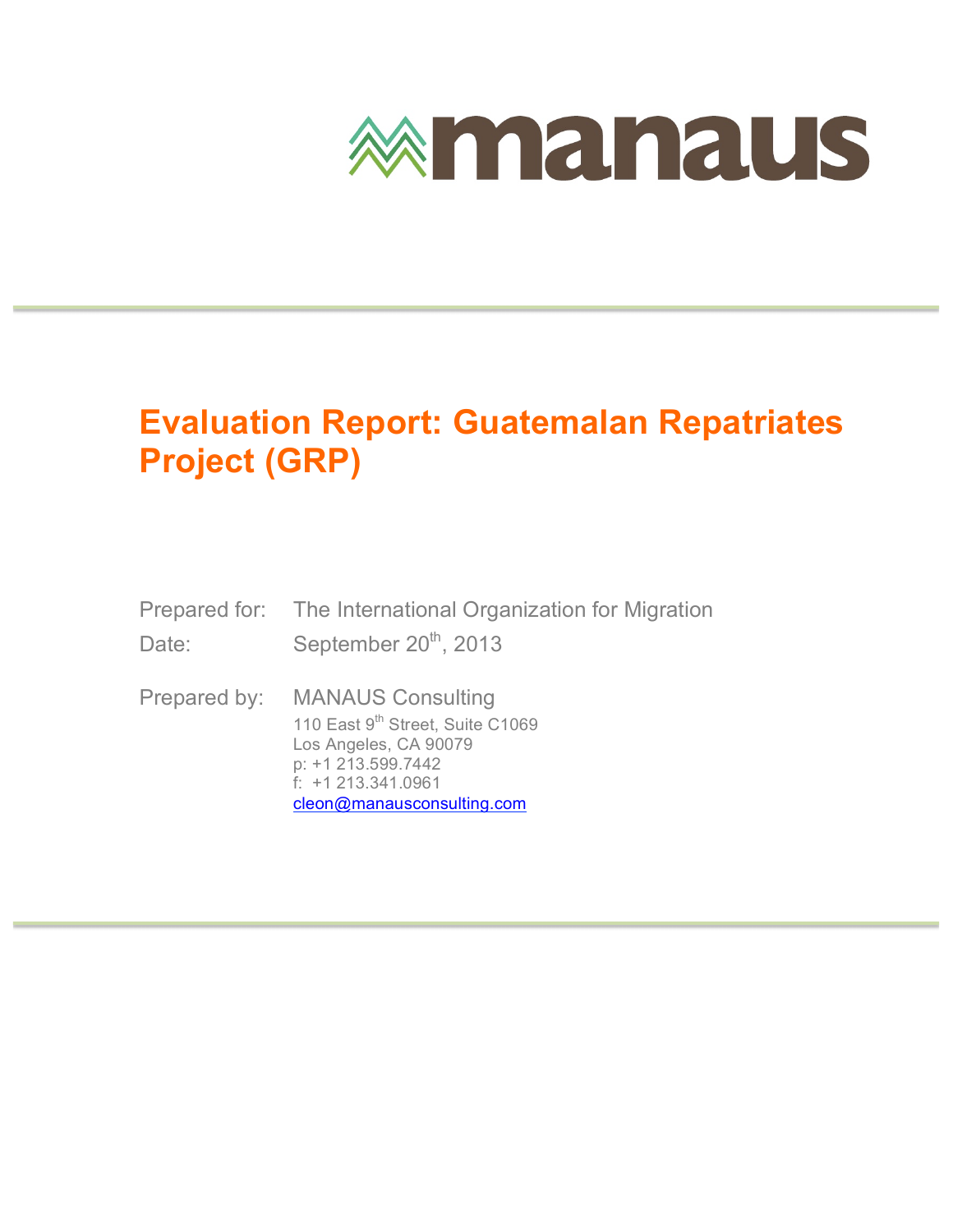

### **About MANAUS Consulting**

MANAUS provides consulting services to companies and organizations working with corporate responsibility and international development projects. MANAUS works with businesses, nonprofit organizations, and multilateral institutions to help them understand the impact their programs and initiatives are having on beneficiaries and their communities.

MANAUS Consulting was commissioned to evaluate the Guatemalan Repatriates Project and determine whether the project was effective in successfully assisting and reintegrating repatriates upon return to Guatemala. A member of MANAUS Consulting visited the project in Guatemala and San Marcos to observe its implementation and understand the scope of its results.

www.manausconsulting.com

1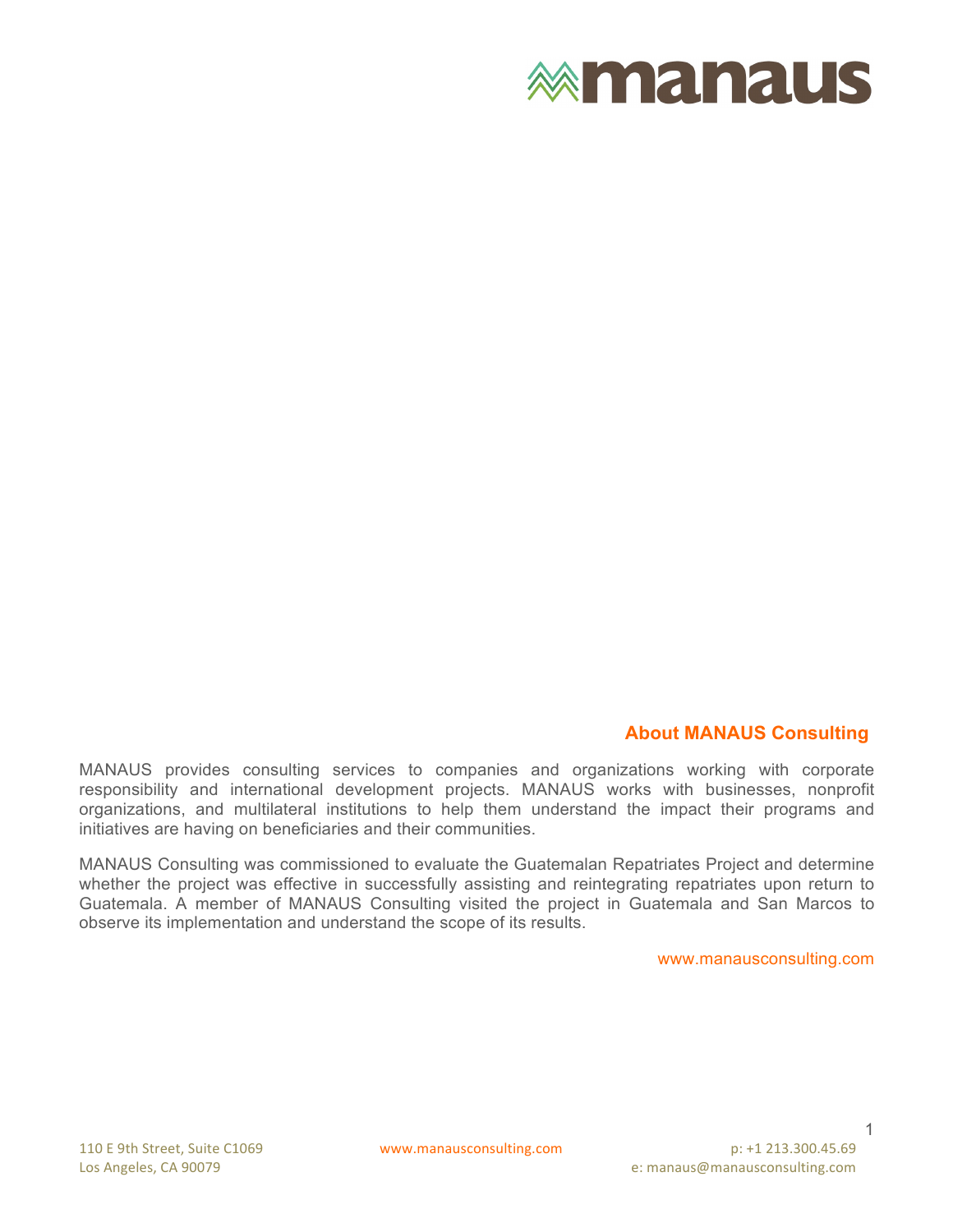# **<b>***<u>Mmanaus</u>*

### **TABLE OF CONTENT**

| <b>Executive Summary</b>                                                                                                                 | 3               |  |  |  |  |
|------------------------------------------------------------------------------------------------------------------------------------------|-----------------|--|--|--|--|
| Introduction                                                                                                                             |                 |  |  |  |  |
| <b>Project Background</b>                                                                                                                | 5               |  |  |  |  |
| The Guatemalan Repatriates Project (GRP)                                                                                                 | $6\phantom{1}6$ |  |  |  |  |
| <b>Evaluation Methodology</b>                                                                                                            | 8               |  |  |  |  |
| <b>Evaluation Results</b>                                                                                                                | 9               |  |  |  |  |
| I. Project objectives, results, and unexpected outcomes                                                                                  | 9               |  |  |  |  |
| II. Project design, implementation, and monitoring and evaluation                                                                        | 10              |  |  |  |  |
| III. Project contribution to expanding the provision of basic services                                                                   | 12              |  |  |  |  |
| IV. Project contribution to the reintegration of repatriates                                                                             | 14              |  |  |  |  |
| V. Project contribution to the capacity of the government of Guatemala to<br>prevent, provide attention, and prosecute trafficking cases | 16              |  |  |  |  |
| VI. Project contribution to the capacity of other local actors to assist victims of<br>trafficking                                       | 17              |  |  |  |  |
| VII. Project contribution to developing a national migration policy                                                                      | 18              |  |  |  |  |
| <b>VIII. Project Sustainability</b>                                                                                                      | 19              |  |  |  |  |
| Conclusions                                                                                                                              | 20              |  |  |  |  |
| Appendix                                                                                                                                 | 21              |  |  |  |  |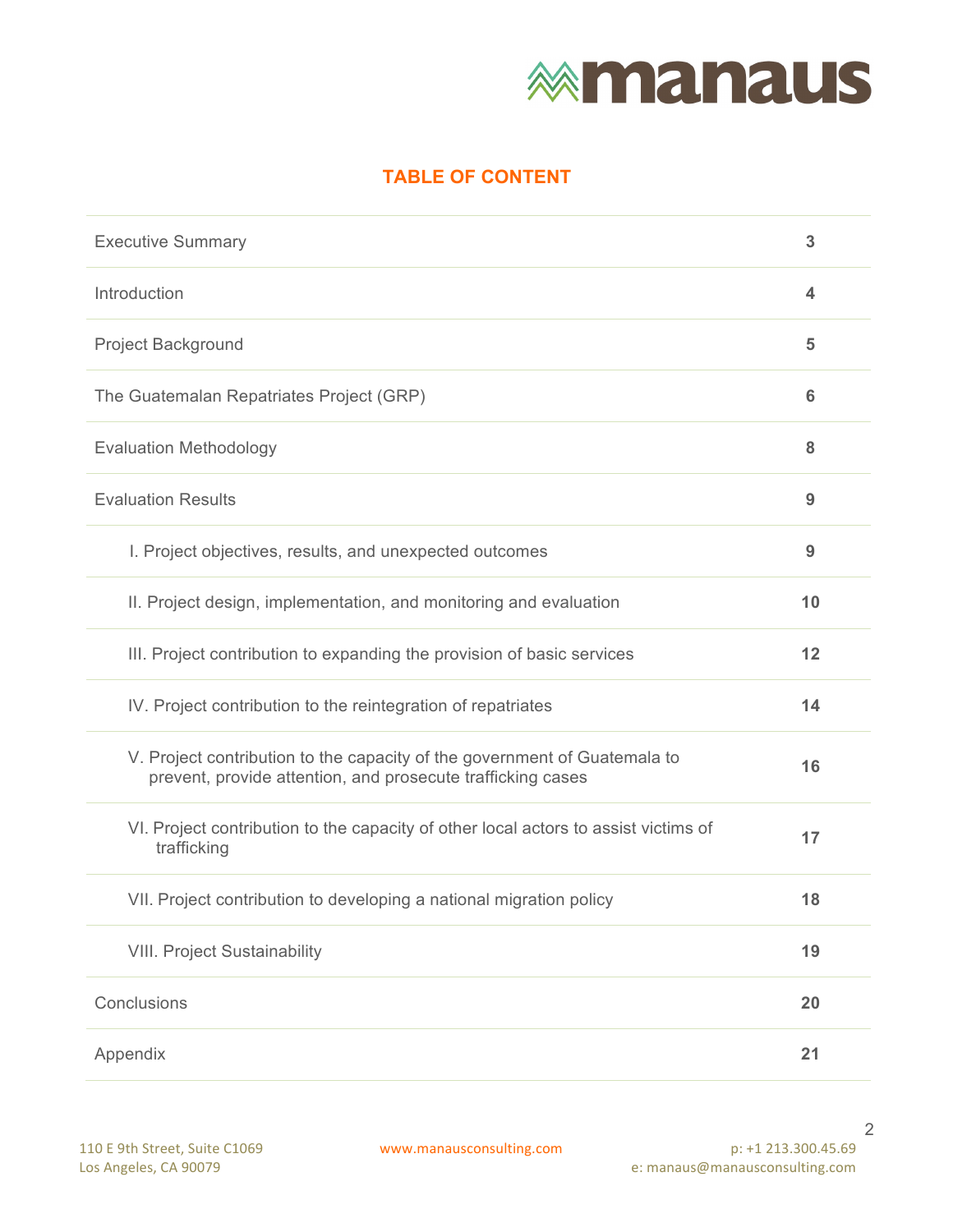#### **EXECUTIVE SUMMARY**

Migration of Guatemalans to the United States of America (U.S.) has increased exponentially in recent years, increasing by 78% between 2000 and 2010. At the same time, the number of Guatemalans who are repatriated from the U.S. has also grown significantly—from 4,778 to 40,647 between 2002 and 2012. Guatemalan repatriates face many challenges upon their return to Guatemala, such as debts, difficulties to find work, family separation, and psychological issues. To respond to this reality, the International Organization for Migration (IOM) launched and implemented the Guatemalan Repatriates Project (GRP) between September 2010 and October 2013, with the support of the U.S. Agency for International Development (USAID). The project aimed to provide basic assistance and socioeconomic reintegration services to repatriates, promote the development of a national migratory policy, and strengthen the government's capacity to prevent and combat human trafficking.

This external evaluation aimed to determine whether the GRP implemented planned activities and achieved expected results. The most relevant findings of the evaluation are the following:

• **The provision of basic assistance, reintegration services, and counter-trafficking activities were the most effective project activities.** The comprehensive attention provided to repatriates upon arrival and reintegration services—particularly psychosocial assistance and technical and financial support for entrepreneurship—were considered by beneficiaries and project counterparts as extremely beneficial. These activities reduced repatriates' vulnerability and helped them adjust to life back in Guatemala.

The project also contributed to the improvement of the capacity of the government to respond to cases of human trafficking, particularly considering that legal instruments and government agencies created to deal with human trafficking issues are new developments in the country. The support of the project to local organizations specialized in assisting victims of human trafficking also made an important contribution to the protection of victims and prosecution of offenders.

- **The project design set objectives that relied on other external stakeholders and not solely on activities carried out by the IOM.** The GRP was successful in achieving most proposed objectives, but not all. For instance, the project was not effective in developing a national migration policy. The enactment of laws depends on multiple local actors and is directly tied to the complex political context of Guatemala. The development of a new migration policy did not rely on IOM alone and required a responsive government for the achievement of this specific objective. Therefore, IOM could not feasibly secure the approval of such policy. Setting objectives that go beyond the control of the IOM in Guatemala constrained the organization's capacity to achieve some set project results.
- **The project did not put in place the necessary mechanisms to guarantee its sustainability.** The GRP aimed to address the issue of repatriation by directly and indirectly assisting repatriates, influencing policymaking and developing new legal instruments, providing capacity-building activities to the government, and supporting various civil society organizations. However, the project did not properly set mechanisms to secure or at least increase the possibilities of these project benefits to be sustainable without the GRP.

Beyond internal and external limitations, the evaluation found the GRP to have significant benefits for Guatemalan repatriates. The increasing rate of forced repatriations and the impact of irregular migration in Guatemala make it imperative that projects like the GRP exist. In this sense, the assessment also found that the cessation of the project is not only a setback for repatriates that will no longer access the GRP services, but the lack of project sustainability is also an important limitation to the efforts and mission of the International Organization for Migration in the country.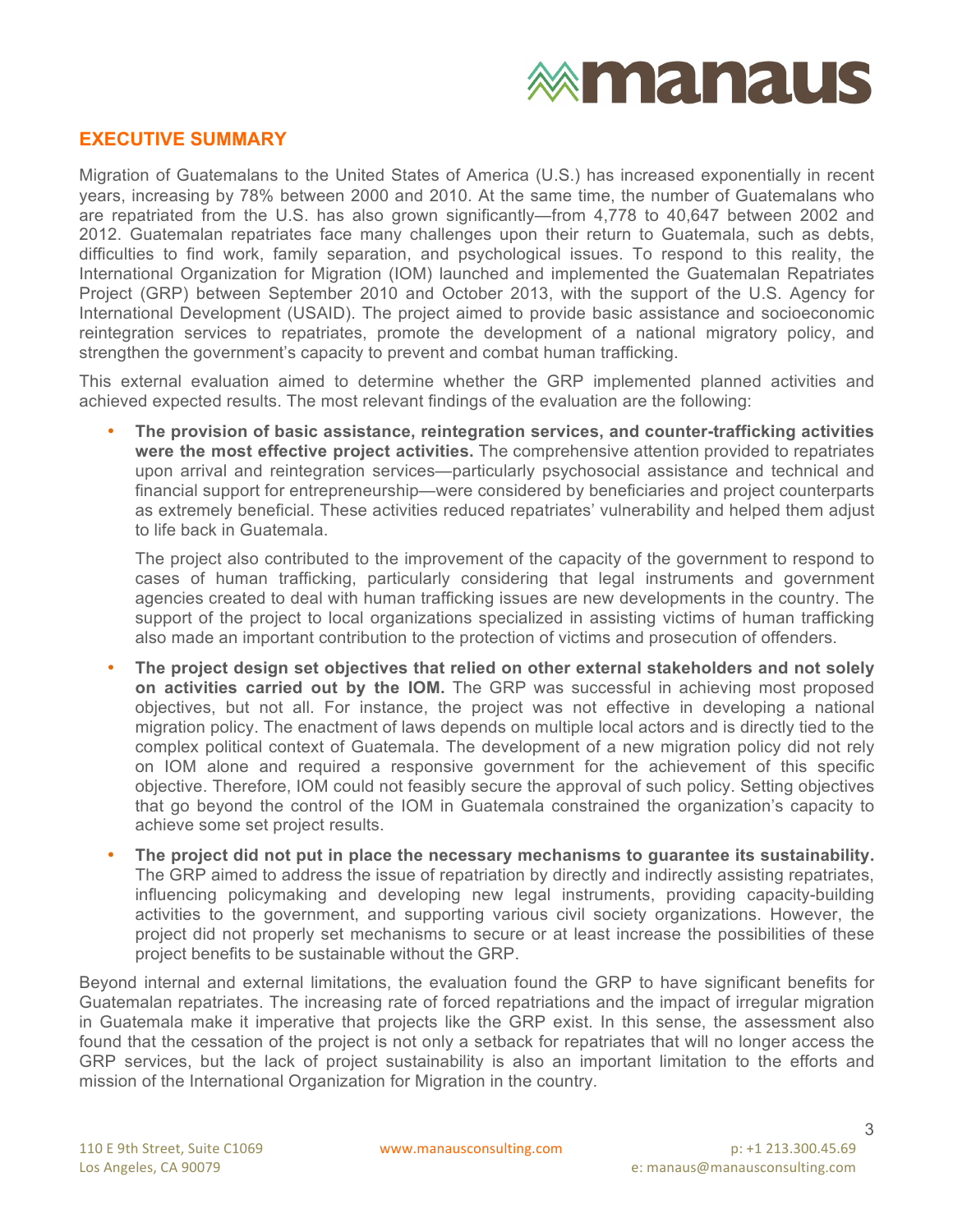

#### **INTRODUCTION**

This report presents the findings of an evaluation of the activities and services delivered by the Guatemalan Repatriates Project. The assessment specifically focused on the relevance of the project design, project implementation process, delivery of expected results, and the sustainability of the project. The evaluation employed various qualitative methodologies including the revision of secondary data sources—e.g. project documents and project collected indicators—and primary data gathered through stakeholder interviews and focus group discussions. The assessment was executed by MANAUS, an international development consulting firm, between July and September 2013.

The report is structured around five sections. The first section provides background on the project by briefly describing migration flows of Guatemalans to the U.S. and trends of repatriation across time. This section also outlines human trafficking issues in the country and their relation to irregular migration. Lastly, the background section discusses the political-legislative and socioeconomic context in which the project was implemented.

The second part of the report summarizes the key objectives of the GRP along with the principal areas of action to assist repatriates. This section briefly outlines the specific activities and expected results per project area. The third section of the report describes the methodologies used in the evaluation, the techniques utilized to analyze the information gathered, and the methodological limitations of the findings of the evaluation.

The fourth section lays out the most important findings of the project. A discussion on the extent to which the GRP achieved its objectives and desired results is presented. This section also gauges the relevance of the project design to address the issue at hand, the effectiveness of the project implementation process, and the degree to which the project properly monitored its progress. Later on, this findings section focuses on examining the contribution of the project to expand the provision of basic assistance and reintegration services to repatriates, build the capacity of the Government of Guatemala and other local actors to prevent, assist victims, and prosecute trafficking cases, and develop a national migration policy. Lastly, this section examines the extent to which project activities and results are sustainable without the GRP

The last section of the report presents the most relevant conclusions of the evaluation and focuses on key learnings identified throughout the implementation of the project.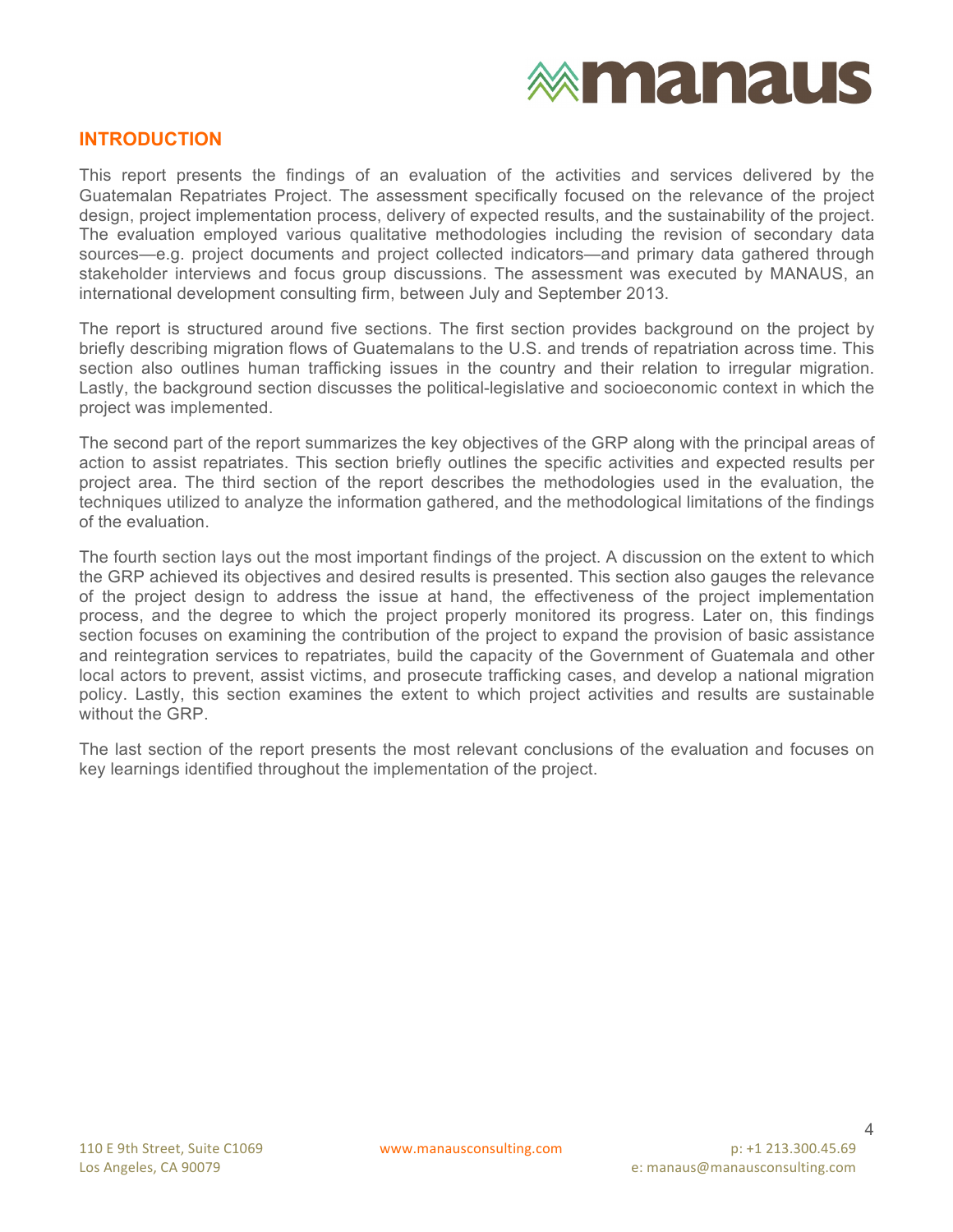## **exmanaus**

### **PROJECT BACKGROUND**

The International Organization for Migration (IOM) estimates that the number of Guatemalans living in the U.S. reached over 1.5 million in 2010. The repatriation of Guatemalans from the U.S. has significantly increased over the past ten years as well. In 2012, over 40,000 Guatemalans were repatriated from the U.S. and another 38,000 were repatriated by land from Mexico. <sup>1</sup> The number of Guatemalans repatriated from the U.S. is expected to reach 50,000 people in 2013.<sup>2</sup> Guatemalan repatriates face many challenges upon arrival. They are repatriated to families and communities that depended on their remittances and may face challenges such as debts, underdeveloped job markets, and family separation.





**Source:** IOM Guatemala (2013). Guatemala Migration Profile 2012.

The inadequate assistance and reintegration of repatriates can generate adverse social and economic consequences for the country. Many repatriates may end up working in the informal sector, which means they do not contribute to the costs of public services the Guatemalan State provides. Other repatriates may join organized crime, exacerbating the social problems of a country already struggling to deal with high levels of violence.

Guatemala is also an origin, transit, and destination country for men, women, and children affected by human trafficking, particularly for sexual and labor exploitation. Although irregular migration does not necessarily lead to human trafficking, these two issues are closely related. When people migrate irregularly, they have a variety of needs (food, shelter, money, protection, etc.) that makes them vulnerable to false offers or to be left in the hands of organized crime.

The capacity of the Government of Guatemala to respond to the migration phenomenon and human trafficking is limited. In the case of irregular migration, the country does not have an adequate national policy to tackle its socioeconomic causes and consequences. As for human trafficking, specific legal instruments and specialized agencies were created recently and the capacity of these institutions to respond to the problem is still under development.

5

<sup>&</sup>lt;sup>1</sup> International Organization for Migration (2013). *Guatemala Migration Profile 2012.*<br><sup>2</sup> Estimations provided by José A. Zaldaño, Head of the Operations Division at the General Directorate of Migration (July 2013).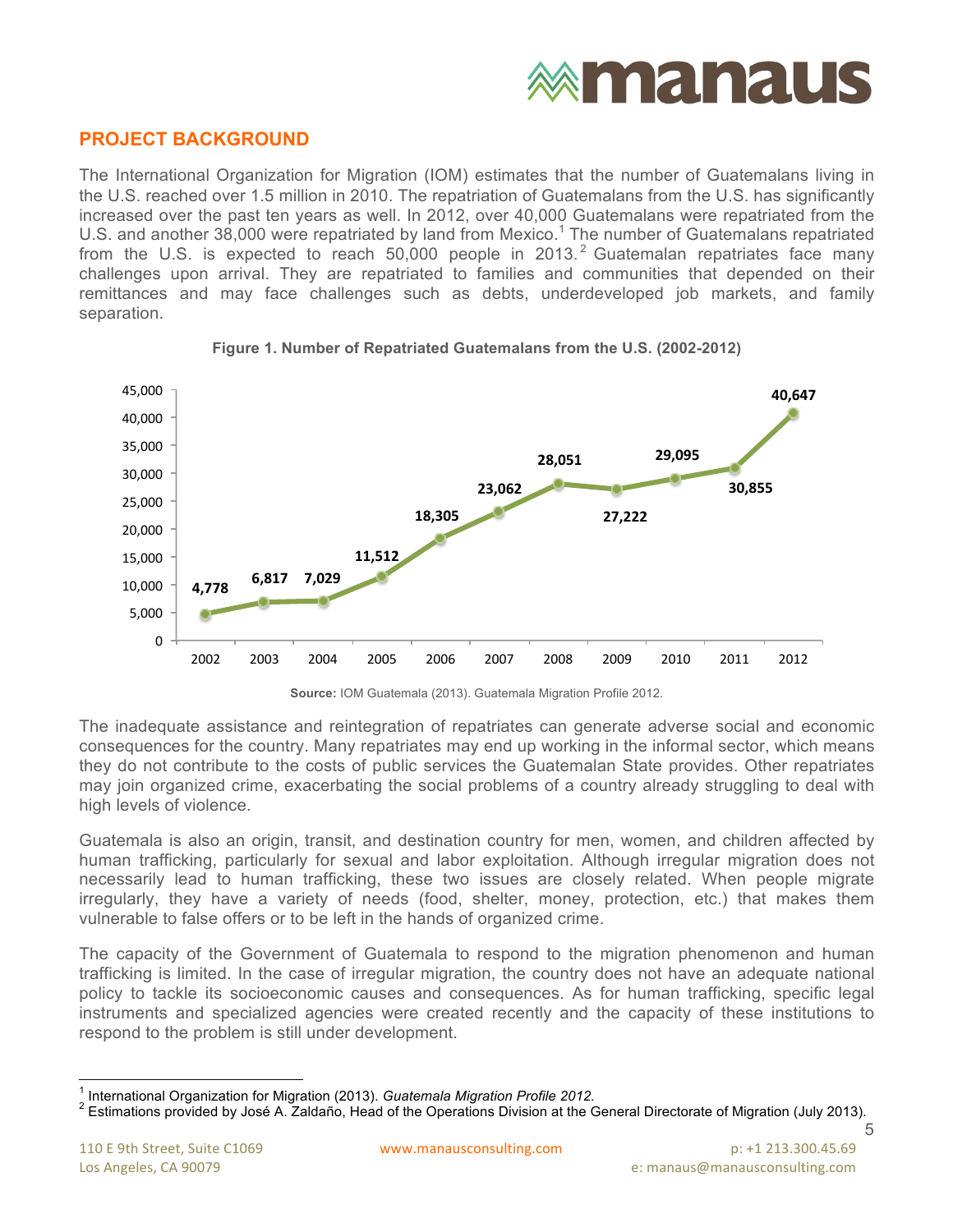

In this context, IOM launched the Guatemalan Repatriates Project (GRP) to provide assistance to repatriated Guatemalans, prevent abuses against their rights, and support their socioeconomic reintegration into society. The GRP also sought to combat trafficking in persons by improving the capacity of the government to prevent and respond to this issue across the country.

#### *Emigration in Guatemala*

The emigration of Guatemalans to the U.S. started in the 60s and was mainly caused by factors such as academic opportunities, the demand for labor for certain services (e.g. domestic service, restaurants, landscaping, construction and agriculture), better wages, and the relative ease to emigrate. This first migration flow increased considerably with the 1976 earthquake that led to dire human and material damages in Guatemala. In the 80s, Guatemalan migration flows increased due to the economic crisis and the intensification of the internal armed conflict. During this time, Guatemalans entered the U.S. under new immigration statuses, including as refugees, asylum seekers, and/or under exiled status.

Guatemalan migration intensified significantly during the 90s. On one hand, there was widespread deterioration of social welfare in Guatemala—e.g. lack of access to housing, education, and health. On the other hand, the U.S. experienced a significant economic growth that led to an increase in the demand for labor in various sectors, such as construction and agriculture. But it is between 2000-2010 when Guatemalan migration to the U.S. grew exponentially, increasing from 225,739 in 2000 to 1,044,209 Guatemalans in 2010. $3$ 

In 2012, the number of Guatemalans repatriated by air from the U.S. reached 40,647 people. Another 38,514 Guatemalans were repatriated by land from Mexico. <sup>4</sup> As of July 2013, the number of Guatemalans repatriated by air from the U.S. had already reached 29,210 people and the government expects this figure to reach 50,000 repatriates by the end of the year.<sup>5</sup>

In general, Guatemalan migrants have the following characteristics:<sup>6</sup>

- They are from the departments of San Marcos, Huehuetenango, Quetzaltenango, Quiche, and Guatemala City.
- They have low levels of education: elementary (20%), middle school (18%), high school (11%), and university (1%).
- Most are men—only 7% of migrants are women.
- The main reasons for emigrating are: improving their economic conditions (52%), finding employment (37%), and family reunification (3%).
- Most migrants (58%, 2010 est.) travel to the U.S. through Mexico using the services of a smuggler (*coyote*) and paying approximately US\$ 5.000<sup>7</sup> for the smuggling services.

### **THE GUATEMALAN REPATRIATES PROJECT**

The Guatemalan Repatriates Project (GRP) was launched in September 2010 to provide assistance to repatriated Guatemalan citizens. The GRP was launched with the support of the U.S. Agency for

<sup>&</sup>lt;sup>3</sup> International Organization for Migration (2013). *Guatemala Migration Profile 2012.*<br>
<sup>4</sup> General Directorate of Migration (2013). Deported Guatemalans in 2012. Retrieved on 08/01/2013 from DGM website.<br>
<sup>5</sup> Statistic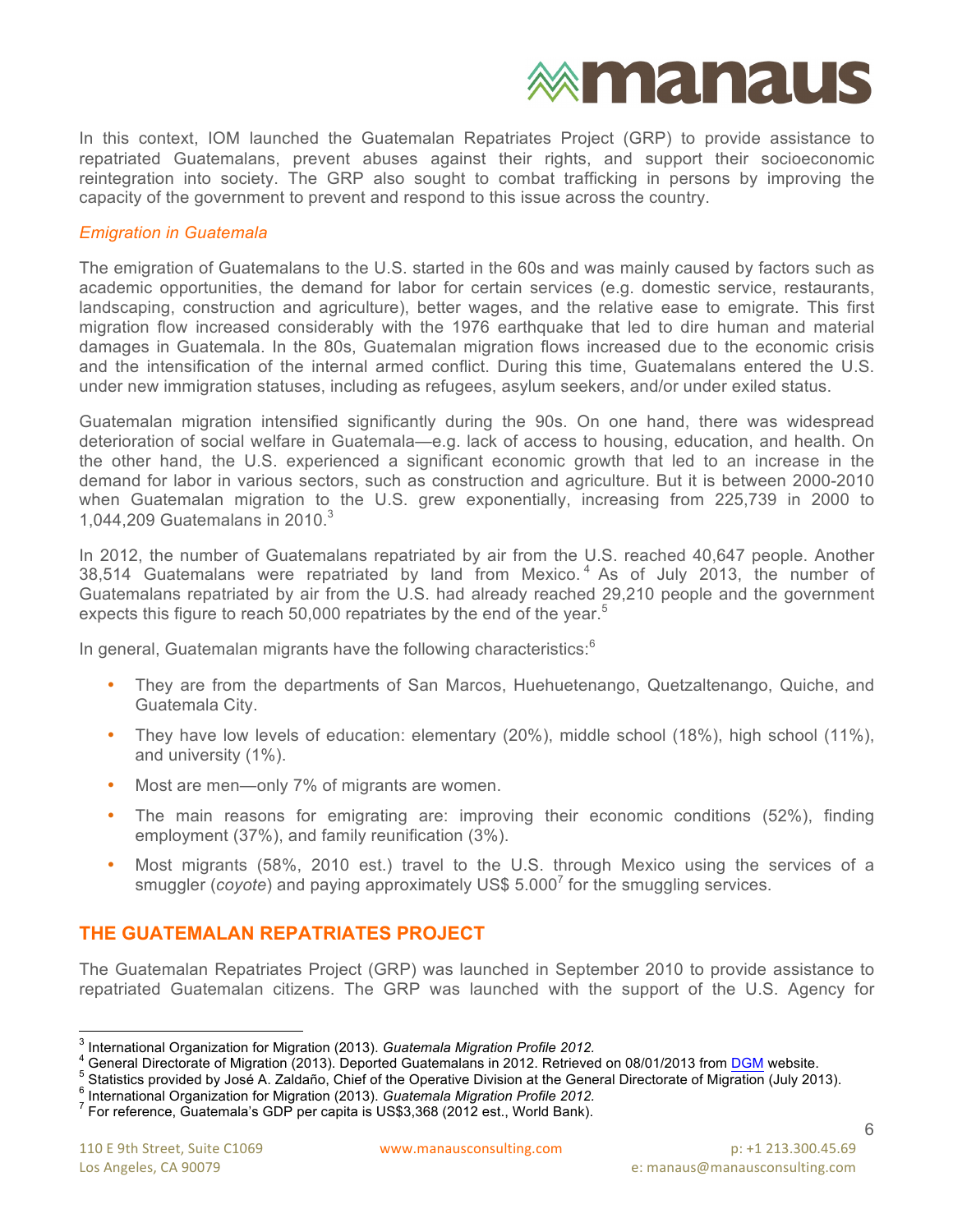

International Development (USAID). By providing technical assistance, material support, and reintegration services, the GRP aimed to prevent human rights abuses against Guatemalan repatriates and support their social and economic reintegration into society. A second phase of the project, launched in March 2012, incorporated counter-trafficking activities that focused on improving the government's ability to respond and combat this issue. The project had a total budget of USD 2.5 million.

In order to achieve its goal, the GRP focused its activities on the following five components:

- **1. Expand the provision of basic services to repatriated Guatemalan citizens upon arrival.** This component involved assessing the individual needs of repatriates for appropriate assistance, providing short term lodging services to repatriates on an as-needed basis, strengthening protection shelter centers for repatriated unaccompanied minors, and providing specialized assistance programs for victims of human trafficking. Basic services to repatriates included the provision of refreshments, local and international phone calls, hygiene kits, transportation, and counseling services to reduce the psychological impact of the repatriation.
- **2. Expand the provision of training and job placement services to repatriated Guatemalan citizens and build public-private alliances to support the economic reintegration of repatriates.** This component incorporated specialized assistance for social and economic reintegration, such as the development of a Center for Referral and Opportunities (CRO), the implementation of public information campaigns to raise awareness of repatriates' needs, provision of psychosocial support, implementation of job placement services and income generation projects, and provision of basic job skills training through public-private alliances.
- **3. Develop and strengthen a national migration policy.** This project component aimed to promote the creation of public policies that address the needs of repatriates. To this end, this component included activities to assess the most up-to-date situation of repatriates, gather reliable and consistent statistics on the issue, facilitate inter-institutional working groups on migration policymaking, implement and analyze migration-related surveys as inputs for specialized interventions, draft assessments of the situation of Guatemalan repatriates and their communities, and strengthen civil society organizations.
- **4. Map and disseminate best practices and methodologies for successful reintegration of repatriates.** This component sought to document processes and activities identified as appropriate and successful to assist repatriates at their arrival and reintegration into society. Specific activities included developing and implementing a comprehensive monitoring and evaluation system, documenting the functioning of such monitoring system, as well as assessing and documenting the implementation of the CRO model and the overall assistance and reintegration methodologies.
- **5. Improve the ability of the Guatemalan government to prevent human trafficking, provide better attention to victims, and prosecute human trafficking cases.** This project component focused on enhancing the capacity of government agencies acting to prevent and prosecute trafficking cases, such as the Secretariat Against Sexual Violence, Exploitation and Trafficking in Persons (SVET), and the Public Attorney's Office. This component also aimed to support organizations specialized in providing comprehensive assistance to victims. Specific activities included the implementation of monitoring units, the delivery of investigative and prosecutorial trainings to public officers, the provision of financial support to shelters, and the implementation of awareness-raising campaigns in priority areas.

The remainder of this report focuses on assessing whether the GRP implemented activities as planned and achieved its intended results.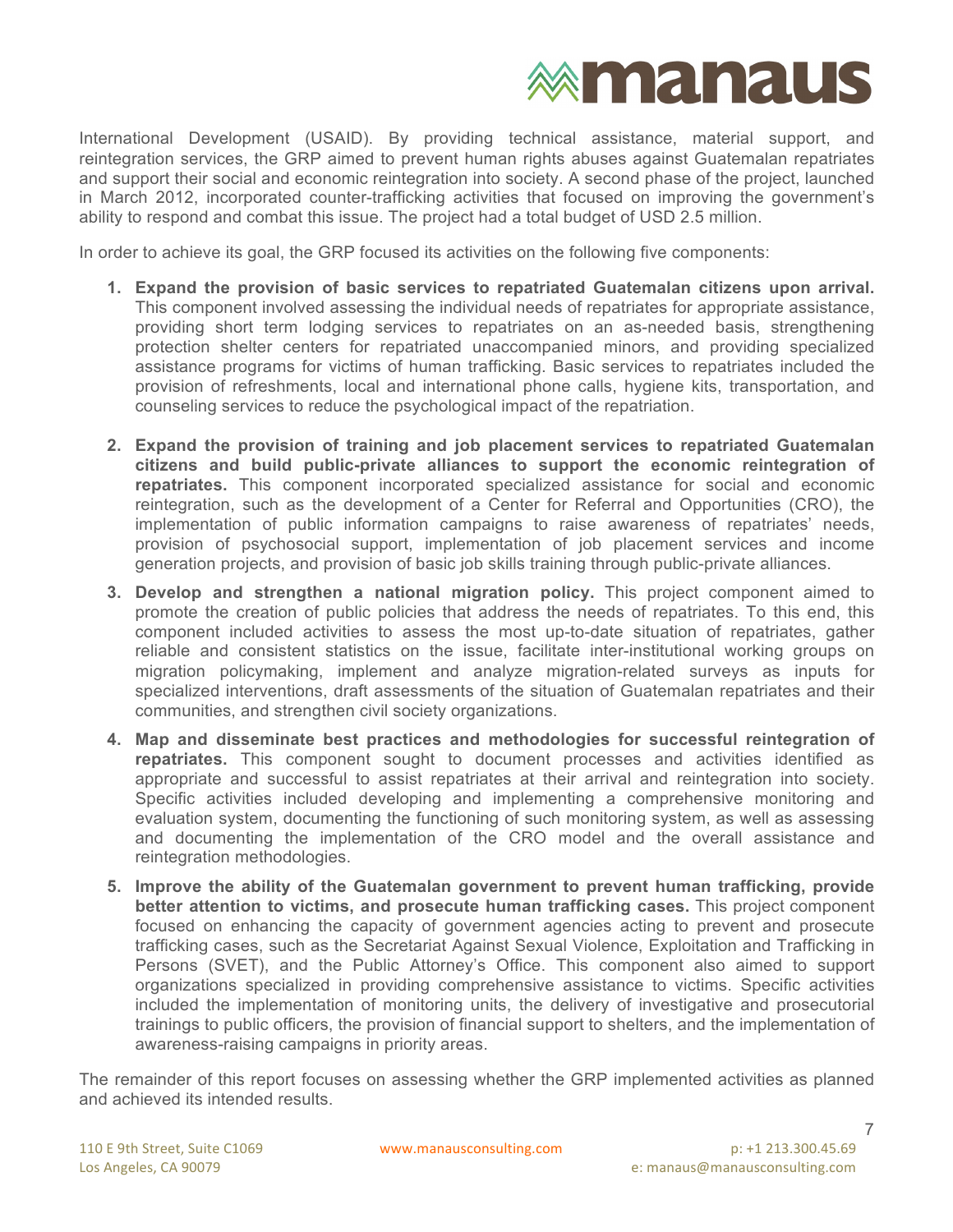### **EVALUATION METHODOLOGY**

The evaluation employed various qualitative methodologies to assess the implementation and results of the Guatemalan Repatriates Project. These methodologies included: reviewing secondary data sources, such as project documents and project indicators, conducting desktop research, as well as the collection of primary data through stakeholder interviews and focus group discussions.

Project documents supplied by the IOM were carefully reviewed to provide insights into the project's background, activities conducted to date, and documented outputs. These documents included the cooperative agreement, monitoring and evaluation plans, project quarterly reports, project work plans, and communications documents, among others. The project indicators reported in this evaluation correspond to activities conducted until the end of June 2013; therefore, indicators on activities implemented in the last quarter of the project (July-September 2013) are not included. The methodology also incorporated desktop research to understand the country characteristics in which the project was implemented and what changes occurred during the life of the project in Guatemala.

Additionally, the evaluation included interviews with IOM staff members in Guatemala and San Marcos to further understand the scope and implementation process of the project. A total of 22 staff members were interviewed, including the Project Officer, the Reintegration Coordinator, the Counter-Trafficking Coordinator, and the Public Policy Clerk. Table 1 in the Appendix lists all staff members interviewed during the field visit.

The evaluation also incorporated interviews with various project stakeholders to gather their perspectives on the project. Among these stakeholders were 24 direct beneficiaries (repatriated migrants), 10 government counterparts, four sub-grantee organizations, and two private sector counterparts. Interviews with beneficiaries were conducted through three focus group discussions: two in Guatemala and one in San Marcos. The focus group discussions in Guatemala included beneficiaries that received basic services, as well as support for socioeconomic reintegration. The focus group in San Marcos included beneficiaries that only received basic assistance upon arrival. Table 2 in the Appendix shows summary statistics of the characteristics of interviewed beneficiaries.

In the case of government counterparts, interviews were held with representatives from the General Directorate of Migration (DGM), Ministry of Foreign Affairs, Ministry of Labor, National Counsel For Guatemalan Migrant Attention (CONAMIGUA), Human Rights Ombudsman, National Congress, Public Attorney's Office, and Secretariat Against Sexual Violence, Exploitation and Trafficking in Persons (SVET), among others. In the case of sub-grantees, interviews were conducted with Casa del Migrante, El Refugio de la Niñez, Casa Nuestras Raices, and End Child Prostitution, Child Pornography & Trafficking of Children for Sexual Purposes (ECPAT). Among private sector counterparts, interviews were held with representatives of Smart Talent and the Technical Institute for Training and Productivity (INTECAP). <sup>8</sup> A full list of interviewed project counterparts is included in Table 3 of the Appendix.

Reviewing secondary data sources alongside collecting primary data allowed evaluators to have an indepth understanding of the project and gather various perspectives regarding the project's efficacy. More specifically, the methodology allowed the evaluation team to have a solid grasp of project activities implemented, as well as activities not implemented or significantly changed, thus allowing the team to evaluate the main project results and challenges.

 $8$  It is important to note that INTECAP was never a formal (contractual) counterpart of the GRP; however, several trainings and education courses to repatriates were provided by INTECAP with the financial support of the GRP.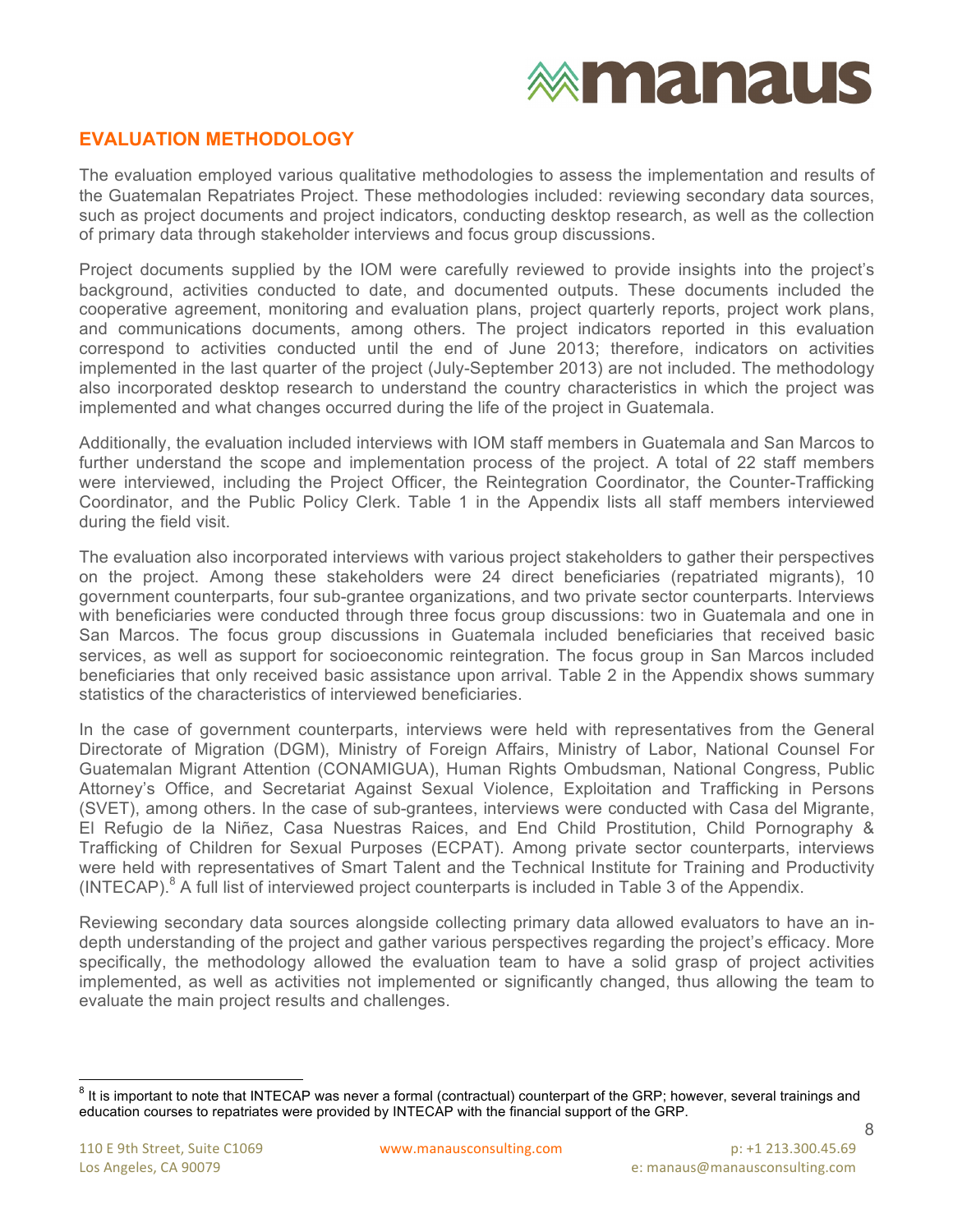#### *Data Analysis and Methodological Limitations*

The information collected through primary and secondary data sources was cross referenced to determine whether the project implemented all planned activities and the extent to which such activities produced expected results. Similar questions on project activities, benefits, and limitations were asked to stakeholders to compare responses and verify information.

This methodology provided the evaluation team with an understanding of the implementation of the project activities, accomplishment of project objectives, and outputs and outcomes achieved. The evaluation team also gathered beneficiaries' perceptions on how the project has affected their lives. Finally, the evaluation identified areas of the project that could have been better implemented to produce greater benefits.

The evaluation is limited, however, to answer questions regarding project beneficiaries and its results cannot be generalized to regional or national populations. This is because the sample of beneficiaries used in the evaluation is not statistically representative of the project's target population and the methodology did not include a comparison group to control for what would have happened in the absence of the project. Similarly, the evaluation cannot claim any causal links between the observed results and the Guatemalan Repatriates Project.

### **EVALUATION RESULTS**

The evaluation principally aimed to determine whether the GRP implemented activities as planned and whether those activities led to expected results. To this end, the evaluation focused on eight main areas of assessment that looked into overall project objectives and results, project design and implementation, and the sustainability of the project.

#### I. PROJECT OBJECTIVES, RESULTS, AND UNEXPECTED OUTCOMES

The GRP achieved the overall objective of expanding assistance to repatriates in order to protect their human rights. Nonetheless, the GRP was successful in accomplishing some but not all project objectives.

In the case of the three objectives on the provision of primary assistance, services for social and economic reintegration, and building the Guatemalan government's capacity to respond to trafficking issues, the project successfully achieved its intended results. Associated activities were perceived as extremely beneficial by key project stakeholders—assisted repatriates and government and private sector counterparts.

However, the GRP was only partially effective in developing and strengthening Guatemala's migration policy. While the project did promote national dialogue on migration and highlighted the importance of collecting reliable data to produce better informed policies, it did not influence the development of a new migration policy. This was mainly because policymaking depends on various local actors and not only on IOM's activities—this project design limitation is discussed in detail in Section II, *Project Design, Implementation, and Monitoring & Evaluation*.

9 In the case of mapping and disseminating best practices and methodologies for successful reintegration, the project was not entirely effective. Overall project learnings and activities deemed appropriate for assisting repatriates were gathered in a best practices report that was presented to key stakeholders, including private sector and government counterparts. However, there was no systematic documentation of methodologies and processes to adequately serve and reintegrate repatriates. The project was also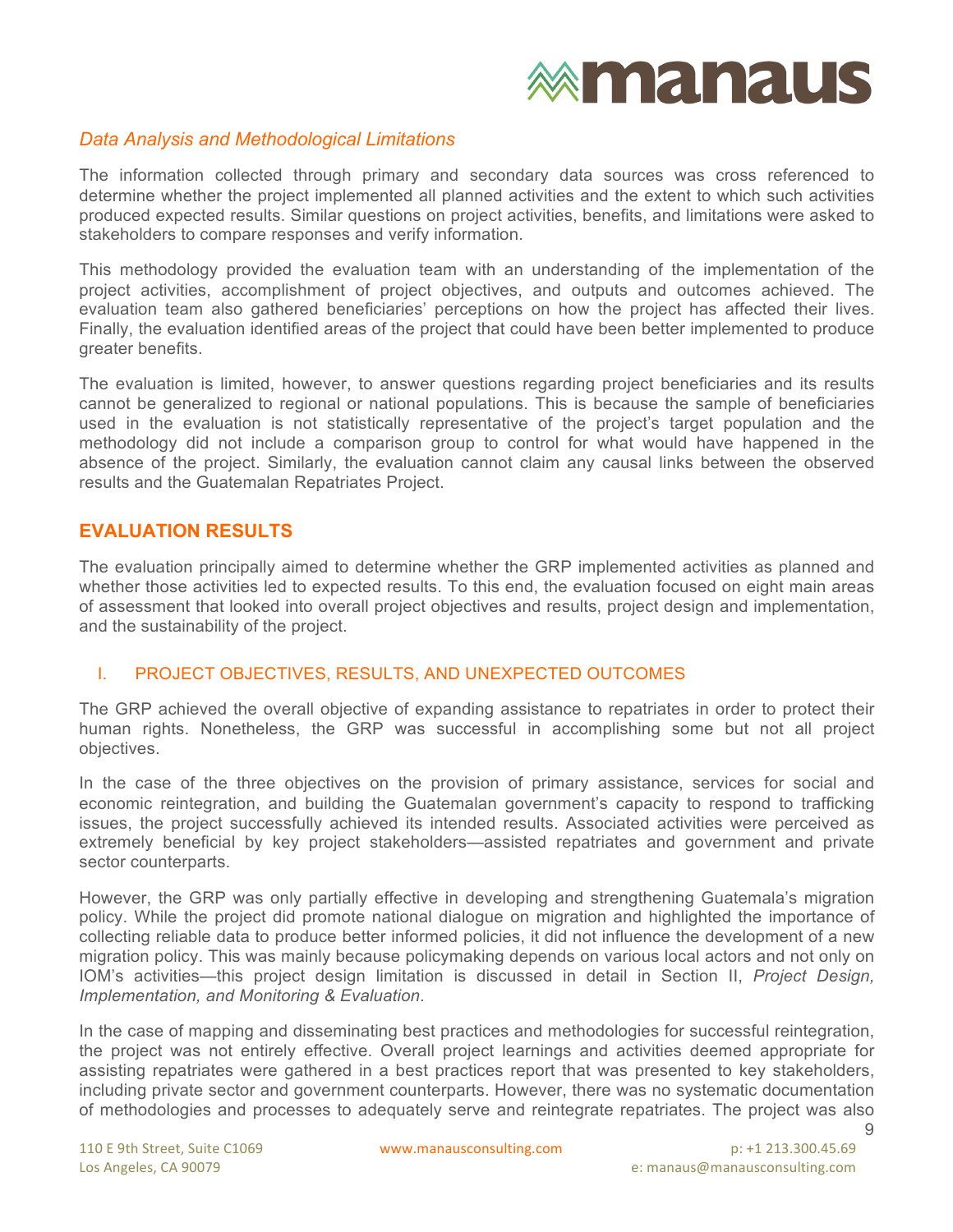### **exmanaus**

required to document the development and implementation of the CRO model, but such information was not compiled.

In regards to unexpected outcomes, stakeholders felt a noticeable, positive change in the attitude of Guatemalan migration authorities toward repatriates. More specifically, various stakeholders explained that authorities now give a "warm welcome" speech to repatriates. A DGM representative explained they hoped the speech made repatriates feel they do not need to leave Guatemala again. Interviewed beneficiaries, private sector counterparts, and IOM staff believe this change in attitude was a result of authorities observing the assistance, particularly the psychosocial assistance, provided by the GRP team at the airport.

Finally, although the project had resources limitations to serve the totality of Guatemalans repatriated, the GRP assisted more repatriates than it had originally projected. For fiscal year 2012, the project forecasted providing basic assistance to 22,000 repatriates and actually served 38,671 repatriates.<sup>9</sup> In the case of reintegration services, the project anticipated assisting 1,500 repatriates and it actually supported 3,213 repatriates during the same fiscal year. As for assisting victims of trafficking, the GRP projected providing attention to 30 victims, while it actually served 140 victims of trafficking. In this sense, the project was successful in reaching and exceeding the expected number of beneficiaries.<sup>10</sup>

#### II. PROJECT DESIGN, IMPLEMENTATION, AND MONITORING & EVALUATION

The GRP was the first project of its kind in Guatemala and, as such, it faced several challenges and required a number of adjustments in terms of design, methodologies, and implementation.

Project Design & Methodologies. The project looked to address migration related issues from multiple angles: assisting repatriates directly, promoting a more appropriate legal framework to target migration, strengthening government and civil society organizations, and disseminating information to the general public. Though this was a comprehensive approach, it led to ambitious goals and activities. For instance, creating a new national migration policy depended on various local actors to which the IOM, as an intergovernmental organization, can make recommendations but the organization cannot be solely responsible for enacting public policy. In this sense, the IOM could not feasibly develop and secure the approval of a new migration policy.

According to the GRP team, the project design also outlined broad activities that made it difficult to identify proper methodologies. For instance, social and economic reintegration can imply different types of reintegration—e.g. family, community, political, and economic reintegration—and thus be addressed through various types of activities. This led to the development and implementation of many activities to address the various forms of reintegration, which ultimately prevented the project from focusing on fewer activities and being more effective in reintegrating repatriates. For instance, since economic conditions are the main drivers of irregular migration, the project could have focused from the onset on income generating activities, such as financial support for entrepreneurship. With the large number of repatriates and the weak socioeconomic conditions of the country, this design limitation affected the reach of some project activities.

Other activities outlined in the project design were appropriate for achieving project objectives, as well as

<sup>&</sup>lt;sup>9</sup> NOTE: The total number of assisted repatriates upon arrival corresponds to the statistics of repatriated Guatemalans reported by Guatemalan authorities. The GRP assumed that the project provided at least water to all repatriates that arrived at the Guatemalan Air Force. The GRP did not track the actual number of repatriates directly assisted by the project at the point of entry. This means that the actual number of repatriates served by the GRP may be different than 38,671 people.

<sup>10</sup> Target goals from the *GRP Monitoring & Evaluation Plan - Revised Version, June 2013*. Actual statistics from the *M&E Indicators - Life of Project* provided by the GRP team on August 2013.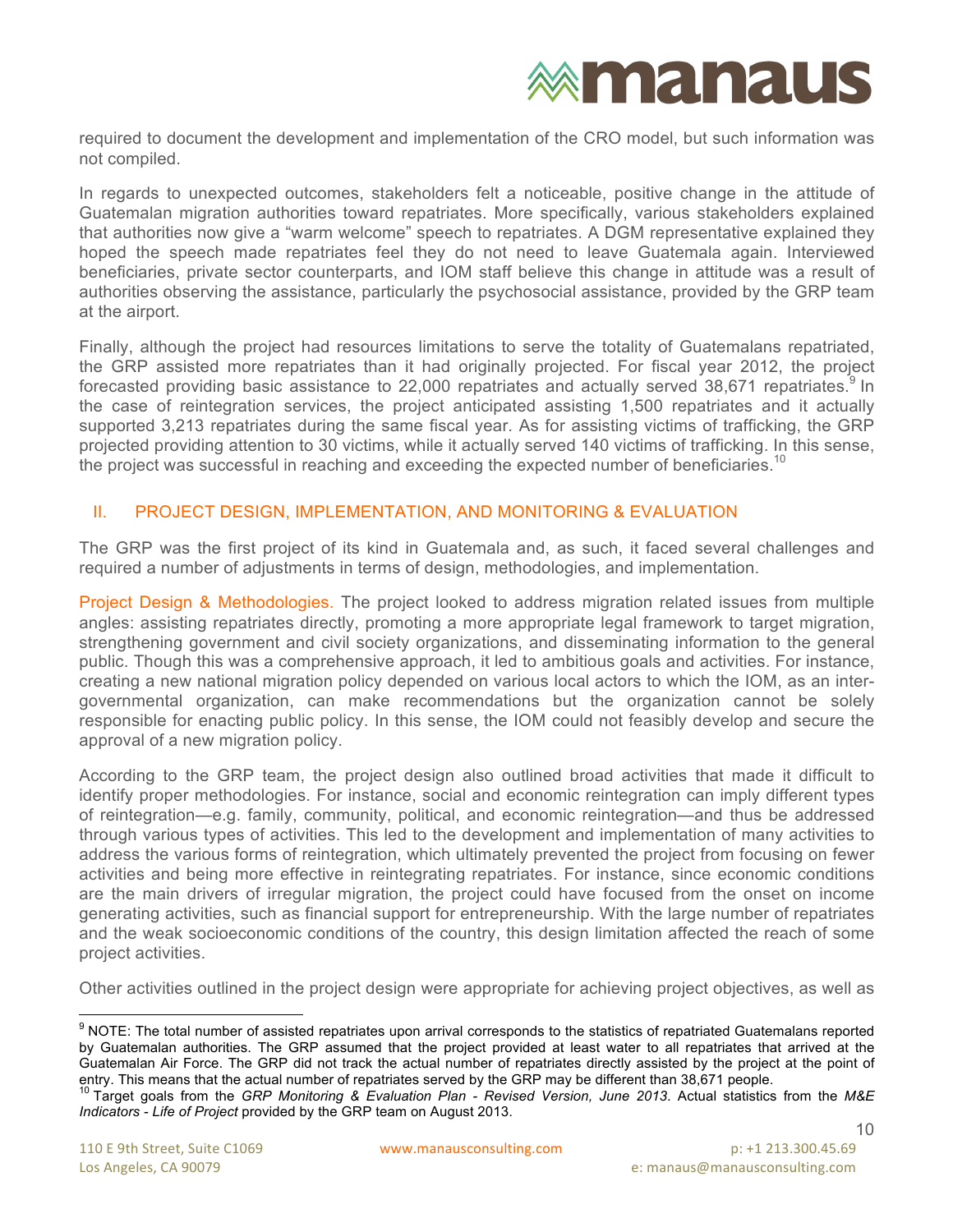viable for the GRP team to implement and accomplish the expected results. These activities included the provision of basic assistance upon arrival, psychosocial sessions, execution of communication campaigns, updating and sharing knowledge on the migration phenomenon in Guatemala, and countertrafficking activities, among others.

Project Implementation. The GRP was able to implement most of the activities of the project design and deliver the intended services to repatriates. As with any project, and particularly one executing new activities, the implementation of the GRP faced some challenges. Project activities were often delayed due to both internal and external factors. Internally, complex administrative processes, lack of staff training on administrative procedures, and high staff turnover rates significantly affected the implementation of GRP activities. IOM staff, as well as government and private sector counterparts, expressed frustration about the lengthy administrative process that needs to be followed to deliver activities, such as to purchase material, get transportation funds, and pay consultants, among others. For instance, a private sector counterpart mentioned a delay of six months in the financial support promised by the GRP for a consultancy. The complexity of the administrative processes was exacerbated by the lack of staff familiarity with the organization's procedures. IOM staff explained that there is a learning curve of one to two months for new staff to understand the internal processes of the organization, but no comprehensive training was available for new employees.

The administrative system also impacted the recruitment of project staff, which led to delays in project implementation. For instance, reintegration activities were delayed for almost six months due to the lengthy recruitment process to hire staff to work on these activities. At the same time, staff turnover was high—approximately 15 members of a staff of 20 left over the life of the project, including Project Area Coordinators and the Project Officer.<sup>11</sup>

Externally, the implementation of the project was affected by the initial reluctance of government counterparts to cooperate with the IOM. For instance, the General Directorate of Migration (DGM) initially rejected requests for meetings with the IOM and prohibited the access of the GRP staff to the Guatemalan Air Force. It was not until the end of the project's third quarter (June 2011) that the team was able to access the airport and set-up a space to assist repatriates. For some time, DGM was also not willing to share information regarding repatriates—i.e. number of repatriates per flight, number of females, number of minors, etc.—making it difficult for the GRP team to adequately prepare for the assistance of repatriates.<sup>12</sup>

Project Monitoring & Evaluation (M&E). The project put in place a monitoring system, *Sistema de*  Acompañamiento, Monitoreo y Evaluación (SAME),<sup>13</sup> to track the number of repatriates assisted and their contact information, as well as to keep records of implemented activities and the type of services delivered. The monitoring plan was based on 13 indicators and the preparation of periodic reports.<sup>14</sup> Although the M&E system was implemented and quarterly reports were prepared, the overall monitoring and evaluation practices of the GRP were weak. This was mainly due to the ambiguous definition of indicators, the limited ability of indicators to assess outcomes, absence of staff trained on monitoring and evaluation, and the absence of a mid-course corrective evaluation.

<sup>&</sup>lt;sup>11</sup> Information provided by GRP senior staff and IOM administrative staff. It is important to note that the size of the project staff progressively increased from 5 members to 20 members over the life of the project, and the 15 aforementioned members did not necessarily leave at once.

 $^{12}$  The GRP team initially requested statistics on repatriates to the U.S. Immigration and Customs Enforcement (ICE) and this<br>institution directed them to DGM and the Ministry of Foreign Affairs. but these entities wer

 $^{13}$  SAME is a system originally developed by IOM Colombia and was adjusted to the GRP activities.<br><sup>14</sup> Note that the number and definition of project indicators have changed over the life of the project as new activiti and/or reformulated.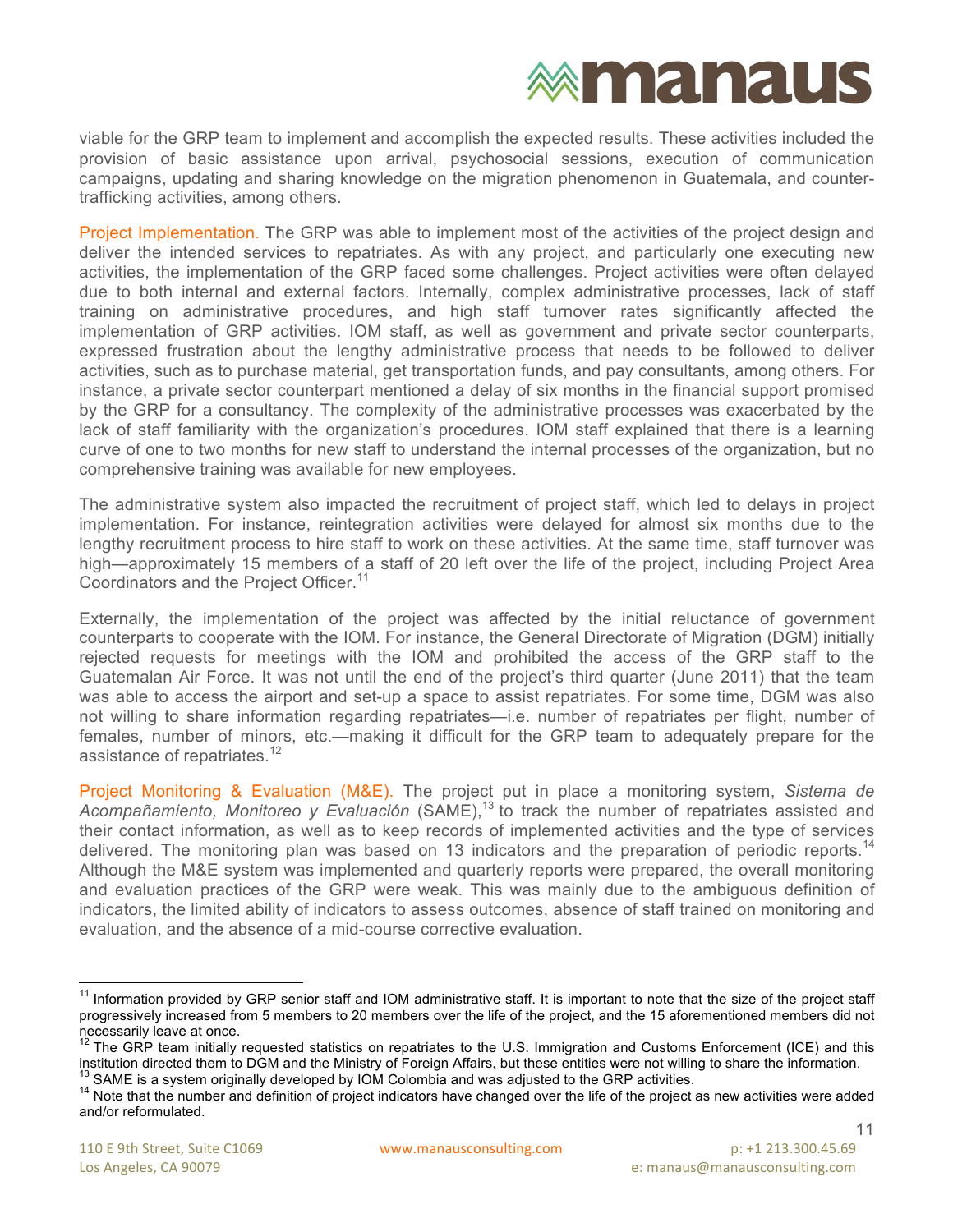

The indicators selected to track the progress of the project were in general poorly defined. For instance, Indicator 5 "Number of assistance locations increased and improved in order to generate job opportunities and training" may account for locations increased, locations improved, and locations increased and improved. This means that the indicator may account for the same location more than once—when it was created and every time it is improved through the provision of materials or equipment. Furthermore, the indicators are limited to counting implemented activities or delivered services, but they do not assess the extent to which the activity or service was successful in assisting repatriates. For example, the GRP tracks the number of repatriates that received reintegration support, such as training on how to develop CVs or referrals to jobs, but it does not track for how long repatriates stayed employed or whether the employment was enough to secure the economic stability of the repatriate.

Most of the GRP staff does not have background in monitoring and evaluation, and there was no M&E Coordinator dedicated to tracking project activities and results. Each staff member tracked indicators applicable to their specific area of work. Due to the ambiguity of the indicators, lack of training, and staff turnover, indicators were not consistently tracked. Despite the fact that the GRP is gender-focused, most project indicators were not disaggregated by gender until the fifth quarter of the project (October-December 2011). It is important to mention that many of these indicators were set by the donor and not by the GRP team. Still, the lack of consistency in the reporting of indicators impeded the proper tracking of project activities and results.

Some of these monitoring issues, as well as others related to administrative processes or project design constraints, could have been identified in a midterm evaluation. As per the Year 2 Work Plan, a midterm assessment was to be implemented to "establish and adjust, if necessary, coherence between the objectives, needs, and resources in order to achieve the initial project goals." Nonetheless, this midterm evaluation was never carried out. These weaknesses in the monitoring and evaluation system certainly limited the capacity of the IOM to adequately monitor the progress and assess the results of the GRP.

#### III. PROJECT CONTRIBUTION TO EXPANDING THE PROVISION OF BASIC SERVICES TO **REPATRIATES**

The basic assistance provided by the GRP was beneficial to reduce the vulnerability of repatriated Guatemalans. Basic assistance at the point of entry was particularly impactful in the case of repatriates that arrived to the Guatemalan Air Force,  $15$  as there were no other organizations providing comprehensive assistance in Guatemala City prior to the implementation of the GRP, in the scale required. Basic assistance included refreshments, psychosocial attention, communication and transportation services, hygiene kits, and temporary shelters to adults and unaccompanied minors through project sub-grantees. Through this assistance, the GRP was able to deliver the following benefits:

- Psychosocial attention helped reduce the high levels of anxiety with which most repatriates arrived, as well as identify more serious psychological problems or even cases of human trafficking.
- Refreshments ensured repatriates were nourished and hydrated enough to continue their journey to their home communities. This service also allowed the psychosocial team to briefly speak with

<sup>&</sup>lt;sup>15</sup> The GRP provided direct, basic assistance to repatriates at three main points of entry: 1) La Aurora International Airport in Guatemala City (later at the Guatemalan Air Force); 2) El Carmen border point between Guatemala and Mexico; and 3) Quetzaltenango, the main entry point of unaccompanied minors. Because of logistical and security issues, the GRP provided support in El Carmen through counterparts that already had a point of assistance in the area, such as Casa del Migrante and the International Committee of the Red Cross.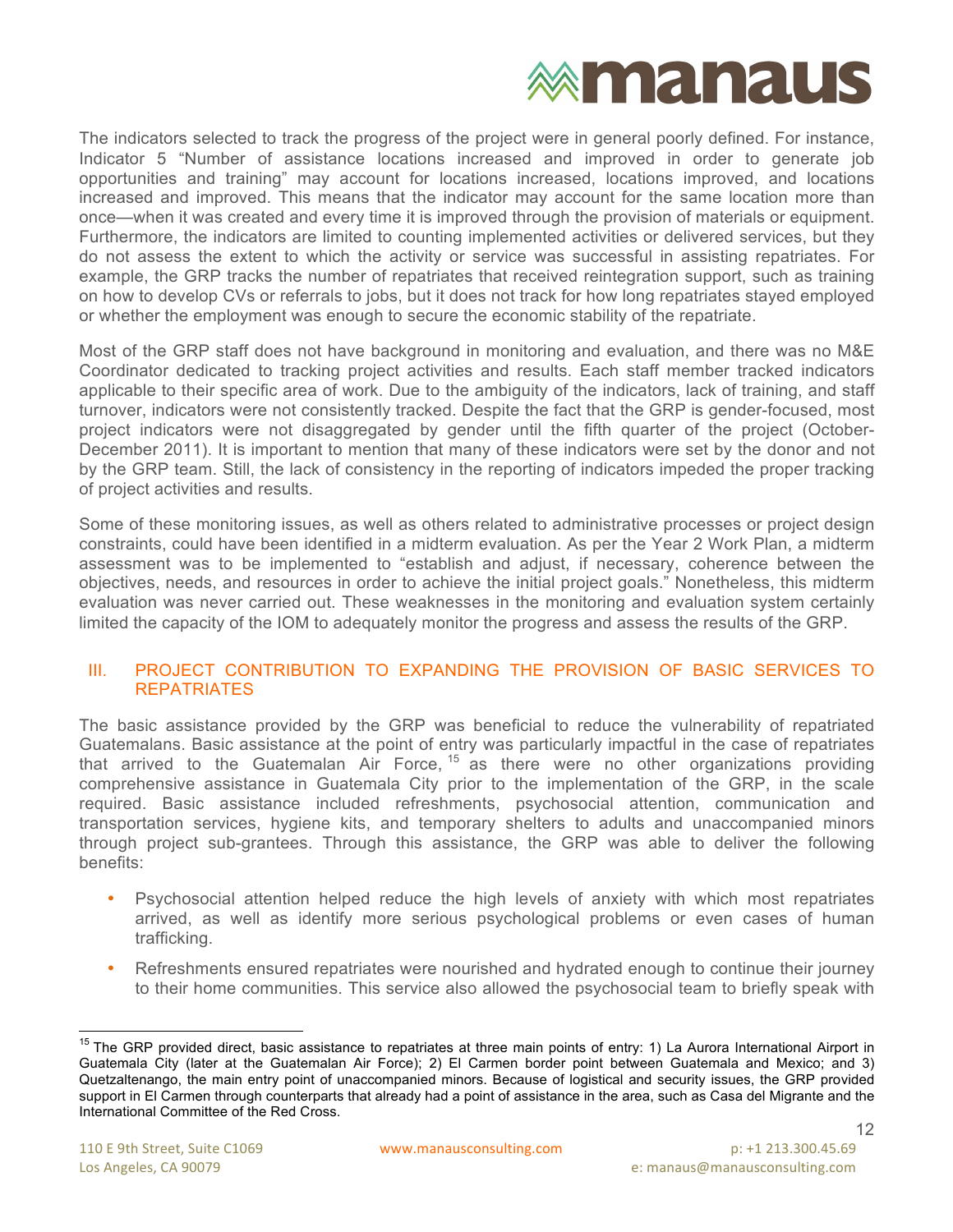### **exmanaus**

repatriates and assess specific needs.

- The transportation fund, approximately \$125 per flight,<sup>16</sup> supported repatriates who could not return to their communities on their own means. This service was an important complement to the transportation assistance provided by the Ministry of Foreign Affairs.
- Local and international phone calls helped repatriates communicate with relatives or friends in Guatemala or the U.S. As in the case of refreshments, this activity allowed the psychosocial team to identify other immediate needs of repatriates or simply take their contact information for reintegration services referrals.

Through Casa del Migrante, the GRP provided temporary shelter to repatriates in Guatemala City and the department of San Marcos in the border with Mexico. This organization offered shelter for up to 72 hours, food, basic medical care, local and international calls, and receipt of remittances. Although brief, this timeframe allowed assisted repatriates to partially recover from the reality of being back in Guatemala, communicate with their families, receive money, and plan for the upcoming days. As of July 2013, Casa del Migrante had provided shelter to more than 843 repatriates in Guatemala City and 2,500 repatriates in San Marcos.<sup>17</sup>

In the case of unaccompanied repatriated minors, the GRP assistance was provided through Casa Nuestras Raíces, an organization of the Social Welfare Secretariat with extensive expertise in working with this population. Casa Nuestras Raíces provided shelter for repatriated children and adolescents both in Quetzaltenango and Guatemala City—while their families were contacted. Casa Nuestras Raíces also provided medical and psychological assistance, food, cleaning kits, and clothing, among other services. As of July 2013, Casa Nuestras Raíces had assisted 1,043 unaccompanied minors.<sup>18</sup>

In focus groups with beneficiaries, assisted repatriates explained that this basic assistance upon arrival was particularly beneficial from an emotional standpoint. Beneficiaries indicated that refreshments, phone calls, and transportation services helped calm their anxiety and gave them some guidance on what to do and how to contact their families. In the case of shelter services, repatriates explained that this assistance gave them time to think about what options they had to start a life in Guatemala and helped them understand the risks of irregular migration.

As of the end of June 2013, the GRP had assisted 84,224 repatriated Guatemalans—94% men and 6% women. This proportion is consistent with the actual rate of men and women who are repatriated from the U.S. annually-93% and 7% respectively.<sup>19</sup> The number of assisted repatriates exceeded the projected number of beneficiaries for these activities (59,000 repatriates).<sup>20</sup>

<sup>&</sup>lt;sup>16</sup> The transportation fund was \$40 per flight at the beginning of the project and progressively increased to \$125 per flight.<br><sup>17</sup> Statistics provided by Marco A. Lima, Religious Delegate at Casa del Migrante on July 20

repatriates upon arrival corresponds to the statistics of repatriated Guatemalans reported by Guatemalan migration authorities. The GRP assumed that the project provided at least water to all repatriates that arrived at the Guatemalan Air Force. The GRP did not track the actual number of repatriates directly assisted by the project at the point of entry. This means that the actual number of repatriates served by the GRP may be different than 84,224 people.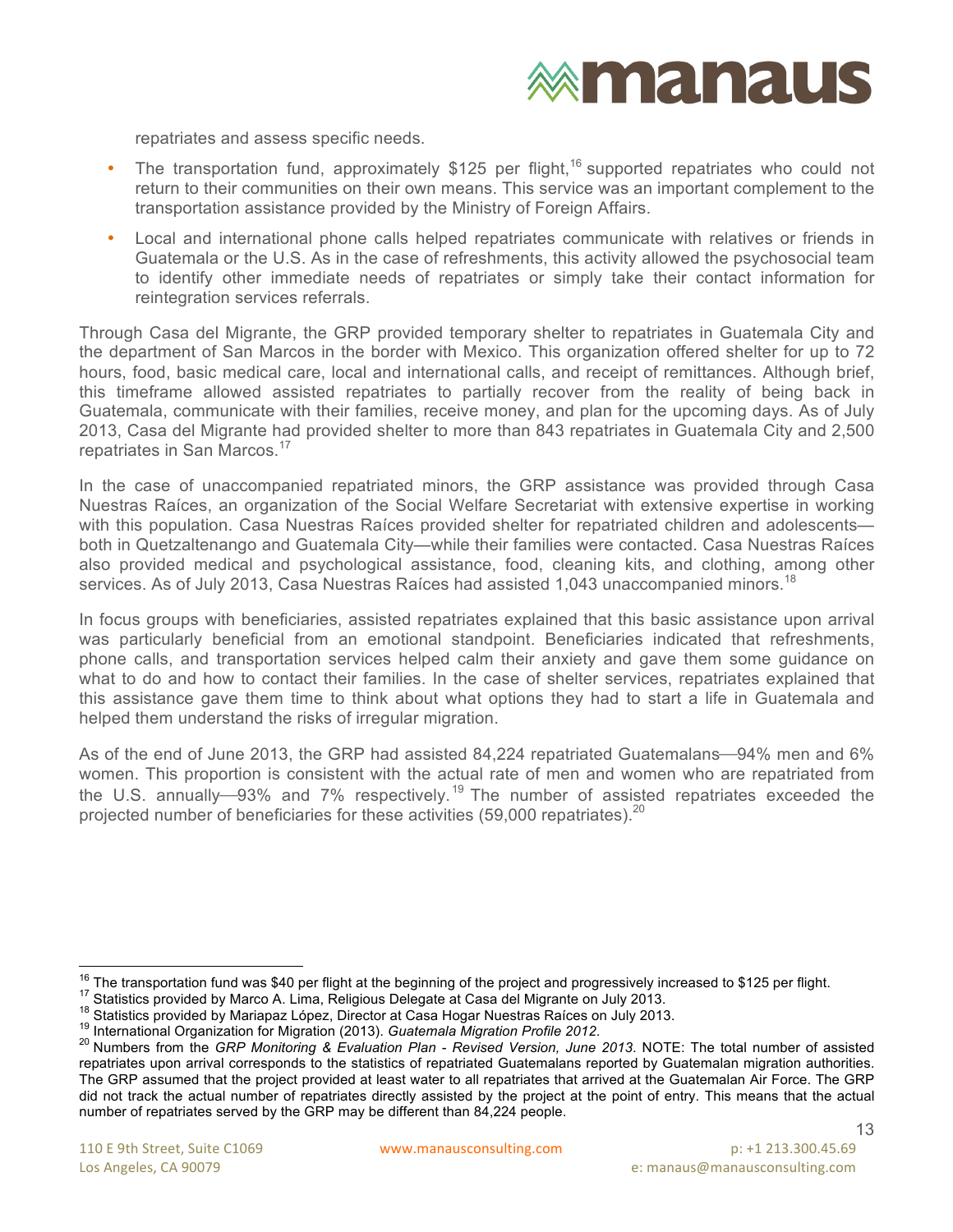## **exmanaus**



**Figure 2. Number of Repatriates Assisted with Basic Assistance (2010-2013)**

In terms of sustainability, no other organization will continue to provide the same support to repatriates at least not as comprehensively as provided by the GRP. The Ministry of Foreign Affairs will continue providing refreshments and limited communication and transportation services. Casa del Migrante will continue to have a presence at the Guatemalan Air Force. Phones were donated to the Social Welfare Secretariat but it is uncertain whether authorities will continue to pay for international calls. The International Committee of the Red Cross (ICRC) initially expressed interest in carrying out the GRP activities at the Guatemalan Air Force, but later said the organization did not have enough funds to provide transportation and phone services. Psychosocial assistance will not be provided by other public or private organizations at the Guatemalan Air Force.

### IV. PROJECT CONTRIBUTION TO THE REINTEGRATION OF REPATRIATES

Beneficiaries expressed that reintegration activities were also very beneficial. The project provided longer-term psychosocial attention, supported repatriates with processes to request basic identification documents (e.g. Documento Personal de Identidad, DPI, and/or driver's license), provided education

and financial support for entrepreneurship, facilitated the creation of self-help groups of repatriates, and established partnerships with the private sector for job referral purposes.

Beneficiaries named psychosocial sessions, assistance to obtain personal documentation, and entrepreneurship support as the activities that benefited repatriates the most. Several interviewed beneficiaries were in the process of acquiring equipment to start their businesses. Another effective reintegration mechanism was referring repatriates with good levels of English to call centers.

*"I had no one else to talk to. When I arrived at the airport and was waiting to be registered, no one asked me how I felt or* whether I needed anything. The *sessions with Lucky [a member of the GRP* psychosocial team] helped me vent and understand that I was going to get *through this,"* a female repatriate explained.

Among the repatriates that chose to open their own business, most focused on activities in which they had gained experience while in the U.S., such as apparel, construction, and gastronomy. All of them said they would have not opened their businesses without the emotional and financial support provided by the GRP.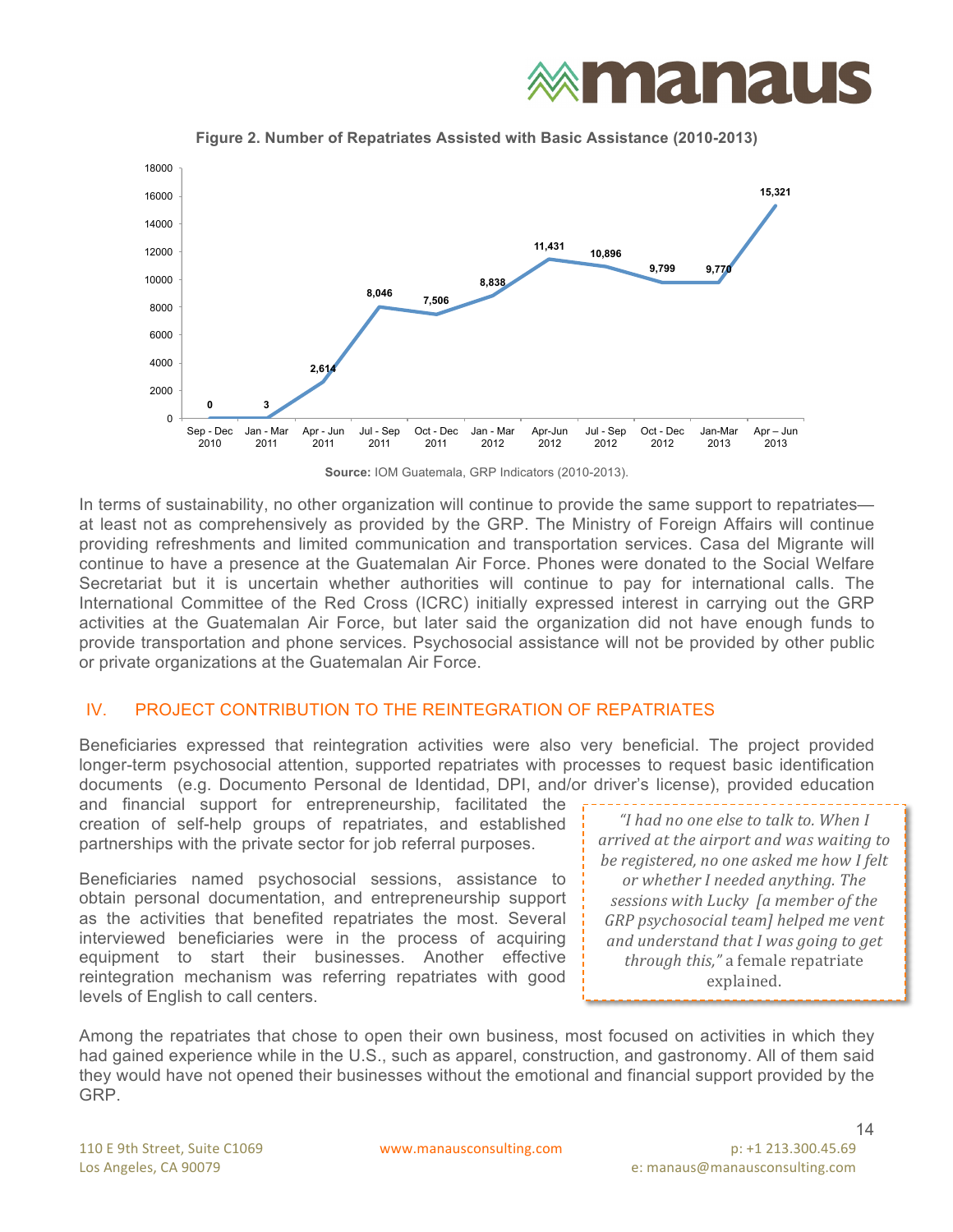In regards to partnerships with the private sector, the GRP was successful in establishing a network of companies to refer repatriates for job placements. Although referring repatriates did not mean securing a job, these partnerships helped with their economic reintegration and to raise awareness within the private sector on the reality and needs of Guatemalan repatriates.

As of the end of June 2013, the GRP provided support for social and economic reintegration to 5,752 repatriates. Through these activities, the GRP referred repatriates to various companies, including moving services companies, call centers, restaurants, transportation companies, food producers and distributors, among others. All stakeholders, including government counterparts, agreed that the IOM was the only organization providing assistance to help repatriates with social and economic reintegration.





**Source:** IOM Guatemala, GRP Indicators (2010-2013).

As previously mentioned, reintegration activities were affected by several internal factors. Methodologically, the broad meaning of the term reintegration and different staff members' views on how to define successful reintegration for the purpose of the project often led to delays in the implementation of activities. For instance, some staff members wanted to focus on community reintegration, while others were more interested in providing economic opportunities. Complex administrative processes also affected the implementation of reintegration activities. For example, processing of payments to providers, counterparts, or purchase of products/services for repatriates tended to be significantly lengthy.

The sustainability of these activities after the conclusion of the GRP is not likely. CONAMIGUA is the government entity directly responsible for assisting migrants. Although the entity has access to the contact information of repatriates, beneficiaries said they were never contacted by CONAMIGUA for job referrals or any other type of reintegration service. Other government agencies stated that CONAMIGUA is not really active in providing reintegration support to repatriates. The Ministry of Labor plans to implement some reintegration activities in the short term and is in the process of securing a space at the airport to provide information to repatriates. However, IOM staff and government authorities at the airport thought it was unlikely that the Ministry would actually follow through.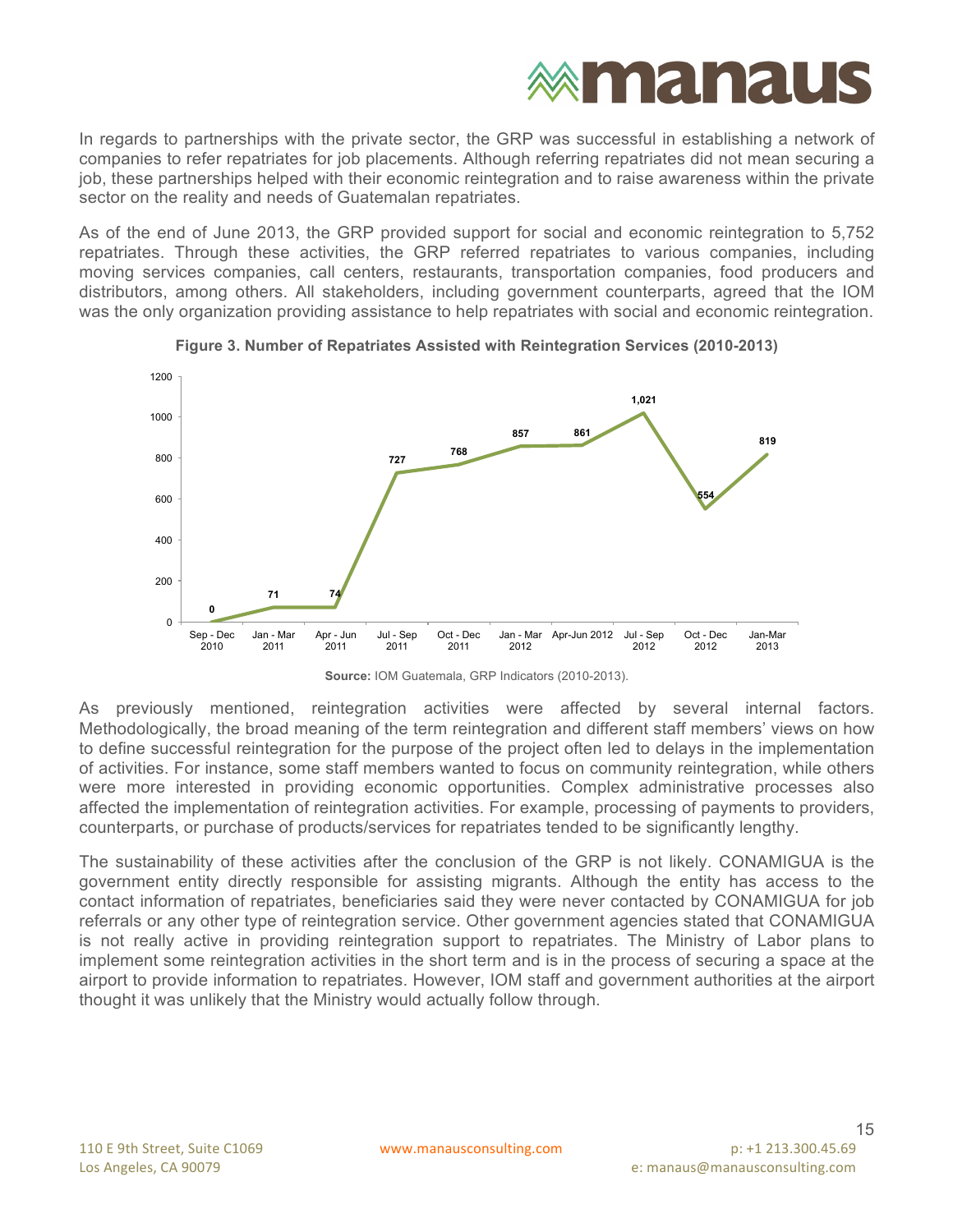#### V. PROJECT CONTRIBUTION TO THE CAPACITY OF THE GOVERNMENT OF GUATEMALA TO PREVENT, PROVIDE ATTENTION, AND PROSECUTE TRAFFICKING CASES

The GRP proved to be effective in strengthening the capacity of the Government of Guatemala to prevent, provide assistance, and prosecute cases of human trafficking. Because the legal instruments and government agencies acting on human trafficking issues are new in the country,  $21$  the countertrafficking activities implemented by the GRP had an important impact in the response of the government to these issues.

Through the GRP, almost half of the country's judges (229 judges) were trained on human trafficking and the application of the newly enacted Law Against Sexual Violence, Exploitation, and Trafficking In Persons (LVET). Additionally, the project trained three public prosecutors and eight prosecution assistants of the Public Attorney's Office's new Trafficking Prosecution Unit, created in 2012, on Forensic Oratory.<sup>22</sup> This training aimed to enhance public prosecutors' capacity to effectively present and defend trafficking cases before judges. The project also provided capacity-building support to the Secretariat Against Sexual Violence, Exploitation And Trafficking In Persons (SVET) on the adequate monitoring of trafficking statistics and the implementation of the LVET.

The GRP was also successful in promoting collaboration among various public entities. Interviewed counterparts found the implementation of Departmental Working Groups to discuss and prosecute trafficking cases to be beneficial. Through this activity, departmental working groups were established in five departments of priority—Izabal, Quiché, Huehuetenango, Sololá, and Sacatepéquez—and involved key organizations such as SVET, the Human Rights Ombudsman (PDH), the Public Attorney's Office, Departmental Governor's Offices, the National Police (PNC), the Presidential Secretariat for Women (SEPREM), the Ministry of Labor, and the Ministry of Health, among others.

On prevention, the GRP provided financial support to SVET for the implementation of an informative campaign named *No me dejo engañar* (in English "I won't be fooled"). The campaign aimed to educate teachers on human trafficking and inform their students. The support mainly consisted of distributing materials—such as posters, pens, t-shirts, and games—and giving informative talks at the schools.

As of the end of June 2013, these project activities resulted in 33 trafficking cases under the investigation of the Public Attorney's Office.<sup>23</sup> Although this number may look small, it is important to take into consideration that human trafficking crimes are generally underreported, even when adequate legal mechanisms exist.

All interviewed stakeholders considered that these counter-trafficking activities would continue on after the conclusion of the project. Representatives of SVET and the Public Attorney's Office explained that the technical trainings provided by the GRP were so beneficial that they will secure funds in future budgets to continue similar trainings. In the case of departmental working groups, the two most recent working groups in Sololá and Sacatepéquez were initiated by SVET after the experience of creating the first three with the support of the GRP.

In Guatemala, human trafficking was not legally considered a crime until 2009 with the enactment of the Law Against Sexual Violence, Exploitation, and Trafficking In Persons (LVET) and the creation of the Secretariat Against Sexual Violence, Exploitation And Trafficking In Persons (SVET).

<sup>22</sup> Forensic Oratory or Rhetoric refers to the ability to successfully communicate what is known. In most cases, public prosecutors have enough evidence of human trafficking but cannot properly present such evidence before judges.<br><sup>23</sup> This number of trafficking cases was tracked by the IOM as cases they provided support for and hence may d

statistics of the Public Attorney's Office. Source: GRP Indicators (2010-2013).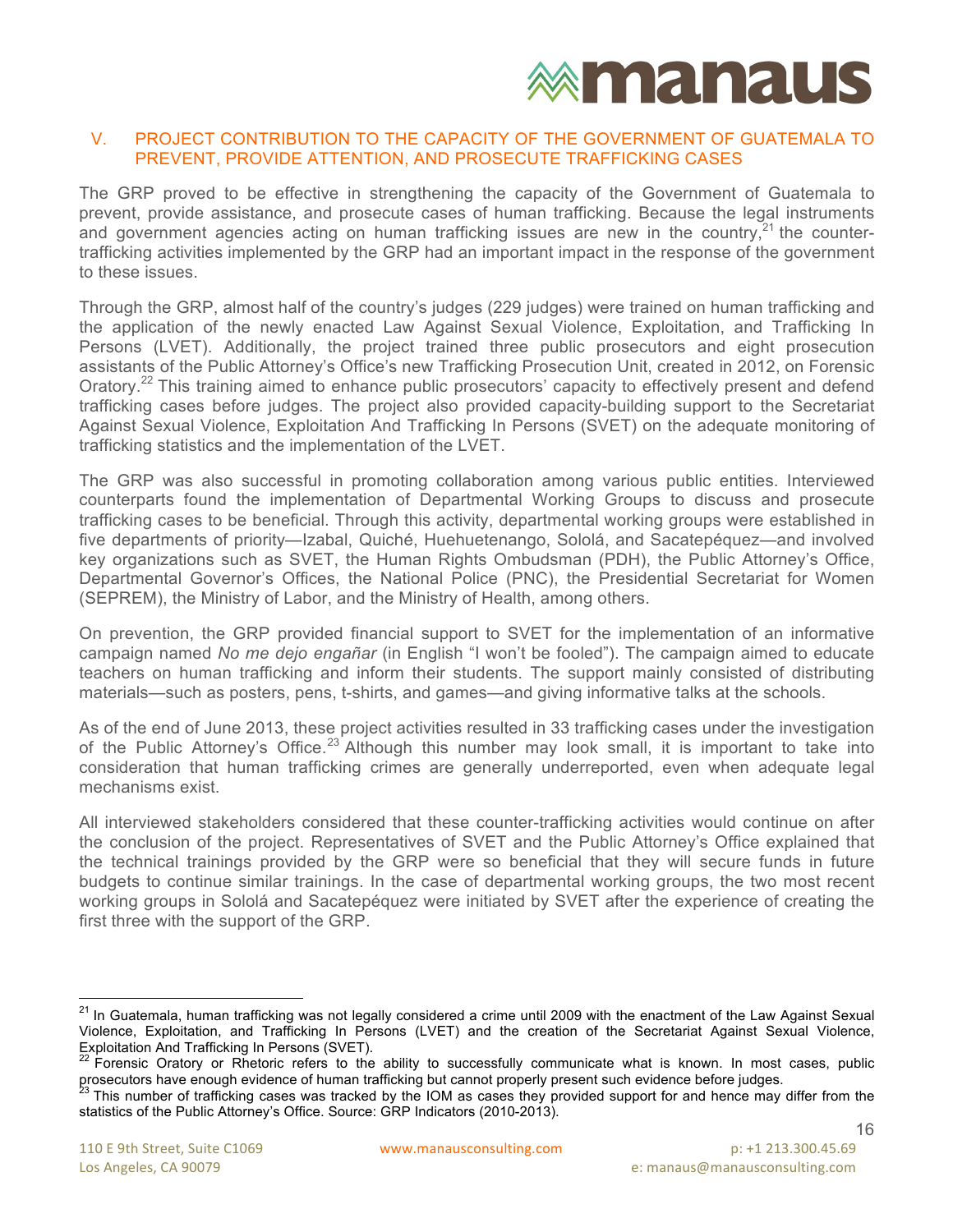

#### VI. PROJECT CONTRIBUTION TO THE CAPACITY OF OTHER LOCAL ACTORS TO ASSIST VICTIMS OF TRAFFICKING

The GRP implemented various successful activities to directly assist victims of trafficking through the support of specialized organizations. One of the most effective activities was the financial support to El Refugio de la Niñez—a local nonprofit organization with substantial expertise in the assistance of children and adolescents who have been victims of sexual violence, exploitation, and human trafficking. The GRP specifically supported the creation and functioning of *Amor sin Fronteras*, which is El Refugio's shelter exclusively for victims of human trafficking.

Through this support to El Refugio, the project provided temporary lodging, medical and psychological attention, education, comprehensive legal assistance, $^{24}$  and socioeconomic reintegration services such as job trainings and strengthening of intra-family relations. *Amor sin Fronteras* assists approximately 75- 80 victims per year and has supported victims through 14 court cases (of which 12 led to convictions) in the four years of existence of the organization.<sup>25</sup> The GRP also provided technical support to El Refugio to assess its administrative system and produce an institutional strengthening plan. This plan has increased the possibilities of the organization to obtain direct financial support from large donors, including USAID.

The project was also effective in enhancing the institutional capacity of and coordination among civil society organizations to respond to trafficking cases. In coordination with End Child Prostitution, Child Pornography & Trafficking of Children for Sexual Purposes (ECPAT), the GRP formed a network against human trafficking to promote dialogue, increase cooperation, and influence legislation and governmental action. The network was formed by 19 nongovernmental organizations, international cooperation agencies, and civil society organizations—including several United Nations (UN) agencies, Save the Children Guatemala, La Nueva Alianza, Casa del Migrante, El Refugio de la Niñez, Fundación Sobrevivientes, Doctors without Borders, among others. As of the end of June 2013, through the support to these organizations, the GRP assisted 140 victims of human trafficking.





**Source:** IOM Guatemala, GRP Indicators (2010-2013).

<sup>&</sup>lt;sup>24</sup> El Refugio has the capacity to accompany and provide technical advice to the Public Attorney's Office in criminal investigations of TIP cases.

<sup>25</sup> Numbers provided by Leonel Dubón, Executive Director, and Ingrid Áreas, Development Director, at El Refugio de la Niñez (July 2013).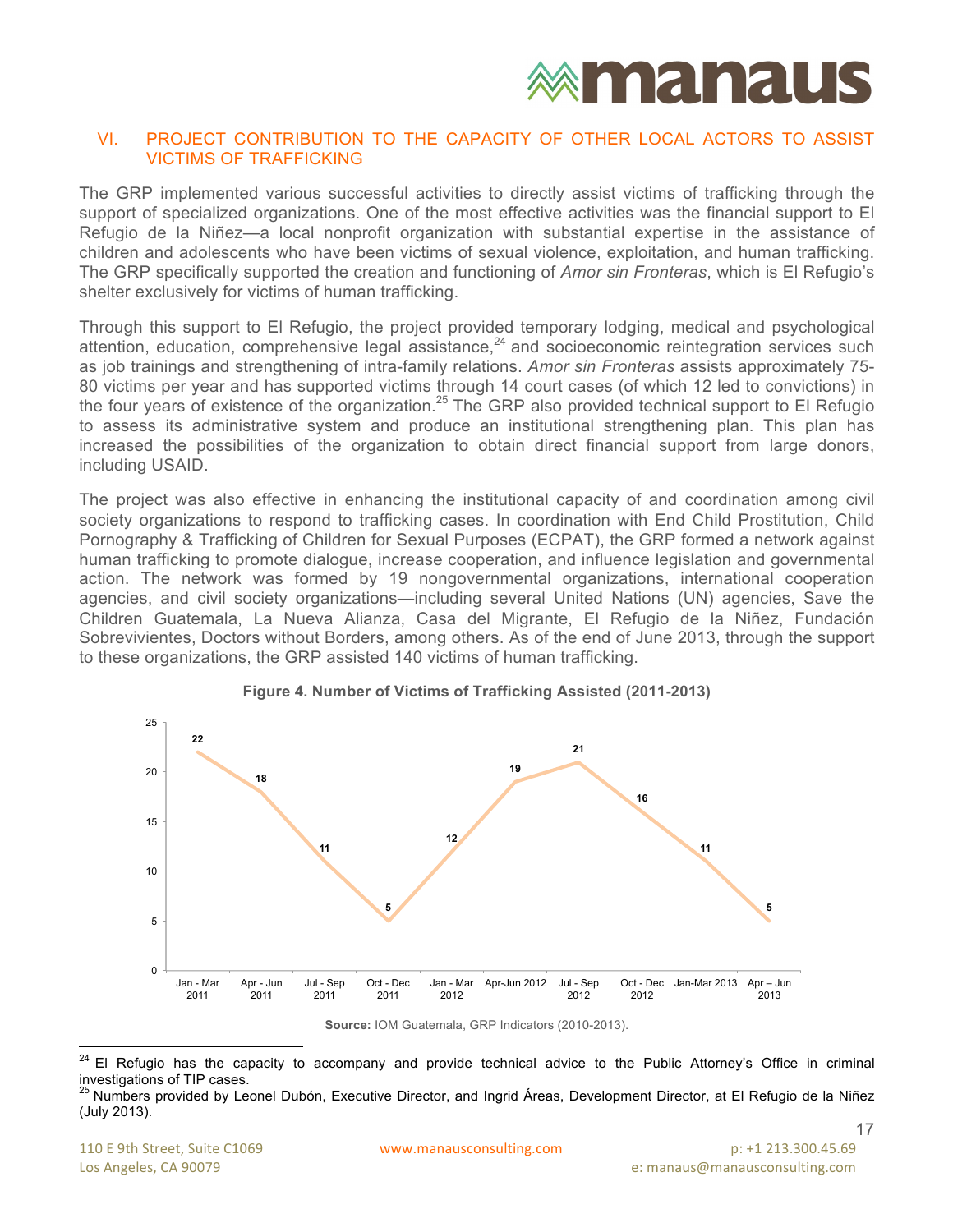

Counter-trafficking activities to support victims are perhaps the most sustainable of all GRP activities. Technical support to strengthen El Refugio's administrative system was fundamental to diversify the organization's funding sources. The organization expects to receive direct funding from USAID by February 2014. El Refugio also had other funding, besides those received from the GRP, which allowed the organization to function after the GRP was over.<sup>26</sup> Likewise, the network against human trafficking is likely to continue working without the support of the GRP.

#### VII. PROJECT CONTRIBUTION TO DEVELOPING A NATIONAL MIGRATION POLICY

The effectiveness of the GRP activities in the area of public policy was limited. This was due in part to the political context of the country. Senior staff turnover within government agencies made the capacitybuilding activities difficult. CONAMIGUA's operations were seized and the legislative branch had not yet selected a new senior leadership at the time of this evaluation. The lack of leadership in such an important project counterpart made it harder for the GRP to advance public policy activities. The transition in the government's administration in January 2012 also forced the GRP team to start the communication process with government authorities from scratch.

However, the limited effectiveness that the GRP had in public policy formulation was mainly due to the project design itself. The project objective of developing a new national migration policy required the implementation of activities that go beyond the sphere of action of the IOM and required contribution from many local actors. Therefore, drafting and approving a new policy on migration depended on institutions other than the IOM. In this sense, the project design set objectives that required activities that the organization could not implement, preventing the achievement of this project result.

Yet, the project implemented some activities that, although did not result in a new national migration policy, were successful in promoting a national dialogue and producing reliable information on the migration phenomenon. For instance, the GRP participated in a series of inter-institutional meetings on migration policymaking that were led by CONAMIGUA and involved other 34 government institutions. During these inter-institutional meetings, the GRP presented best practices on migration policymaking, protection of migrants' human rights, and prevention of irregular migration.

The project also coordinated meetings with the National Congress' Migrant Commission to make recommendations on new policies, particularly Initiative 4126 that aims to amend the Migration Act 95- 98.<sup>27</sup> This activity sought to provide technical assistance to the Commission so that its activities are based on up-to-date migration information and thus respond adequately to its causes and consequences.

At the same time, the GRP implemented a national study to assess, analyze, and document various indicators on migration within Guatemala. This study resulted in the publication of the Guatemala Migration Profile 2012—a document intended to serve as a basis for the formulation of comprehensive public policies. The profile analyzes migratory trends, key migration drivers, and the general characteristics of migrants, as well as the social and economic implications of migration. The document also provides recommendations to improve the capacity of public institutions, enhance information systems on migration, and give continuity to the elaboration of new migration profiles.

Although the generation of more up-to-date information on migration issues and the promotion on national dialogue among public institutions can certainly contribute to the formulation of new public policies, it is uncertain whether these activities will actually result in a new migration policy. Likewise,

<sup>&</sup>lt;sup>26</sup> Leonel Dubón, Executive Director, and Ingrid Áreas, Development Director, at El Refugio de la Niñez (July 2013).<br><sup>27</sup> Migration Act 95-98 is the current legal instrument on migration.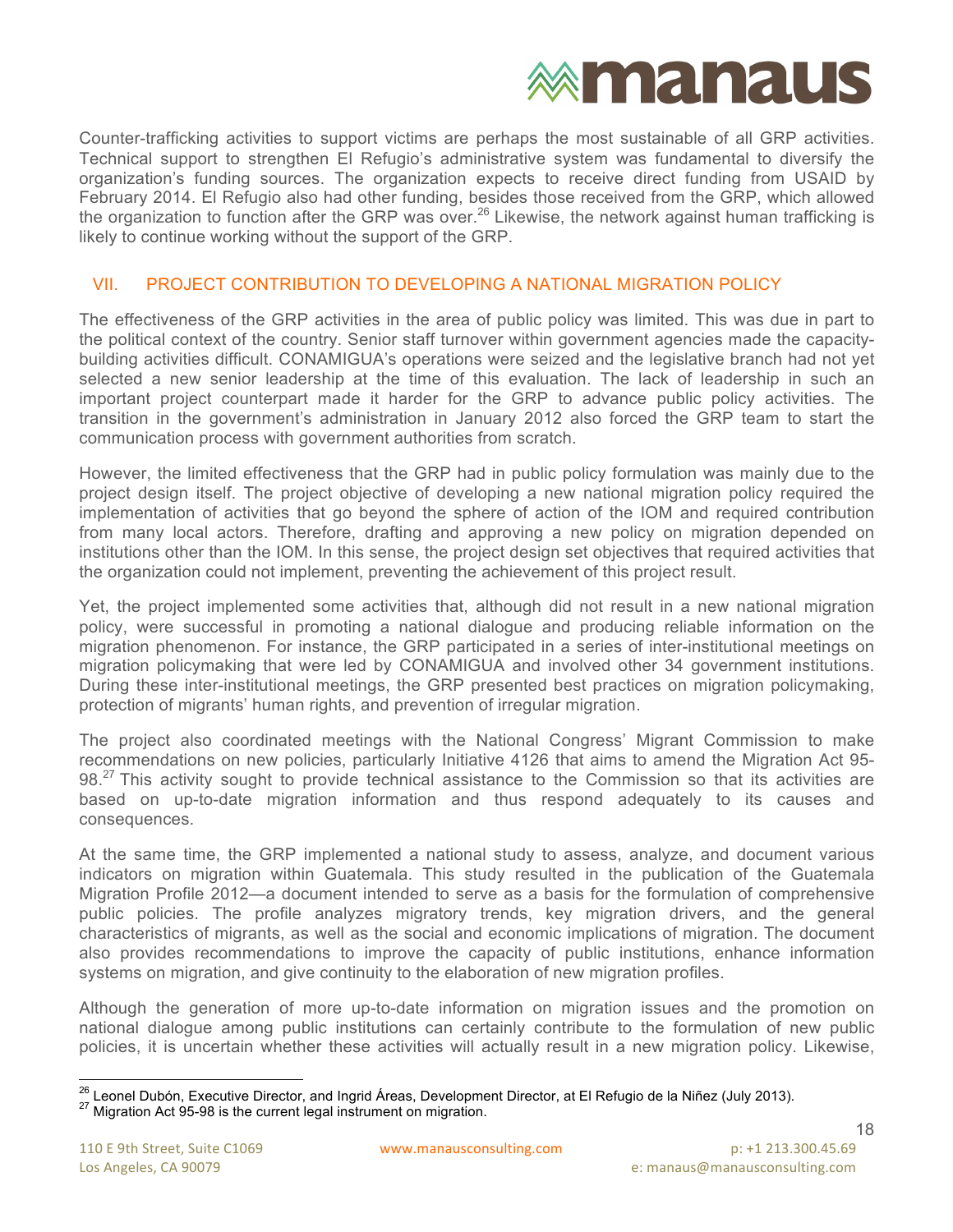

given the complex political context, it is uncertain whether these activities will continue to be implemented by the government once the GRP reaches its conclusion.

#### VIII. PROJECT SUSTAINABILITY

Even though the GRP produced significant benefits for Guatemalan repatriates, most of these benefits are likely to diminish over time. This is particularly the case for basic assistance and reintegration activities. In part, this is due to the multiple areas the project aimed to cover. As mentioned earlier, the project was comprehensive in trying to approach the issue of irregular migration from many possible angles. The GRP could have produced more sustainable results if it had narrowed the breadth of project activities. When asked what they would do differently if they had the opportunity to start the project again, many GRP staff members stated they would focus only on providing basic assistance and reintegration support, leaving public policy and counter-trafficking activities out of the scope of the project.

Given the observed lack of capacity and/or political interest of the government to continue delivering some of the activities developed and implemented by the GRP, the project management should have looked for and engaged other organizations—national or international—that could have absorbed GRP activities and given continuity to project benefits. This lack of backup plan was caused by several internal factors. First, project staff stated they did not have time to find either alternative funding opportunities or significantly engage with organizations with capacity to undertake project activities. Second, the GRP could not hire a staff member to be exclusively dedicated to these sustainability-focused activities. Third, senior management was overconfident that USAID would provide additional funding for the project and learned that no extra funding would be provided too late into the project (Q1 2013).<sup>28</sup> This impacted the project and the Mission, considering that the GRP funds sustained approximately 75% of the Mission's operations.<sup>29</sup>

Although there were some sustainability efforts put in place between February and June 2013 through a series of inter-institutional meetings with government, private sector, and civil society organizations, these activities were not successful in securing the continuation of project activities. It is important to mention that the only activity from which outcomes are likely to be sustainable after the cessation of the GRP is the assistance of victims of trafficking. The sustainability of this activity was secured through the technical support provided to El Refugio de la Niñez to strengthen its administrative system in order to request funding from other large donors. If the GRP had implemented similar sustainability mechanisms within the other project areas, it could have increased the likelihood that project results would continue to take hold.

 $^{28}$  Information gathered through private interviews and a focus group discussion with project staff.<br><sup>29</sup> Information provided by GRP senior staff and IOM administrative staff.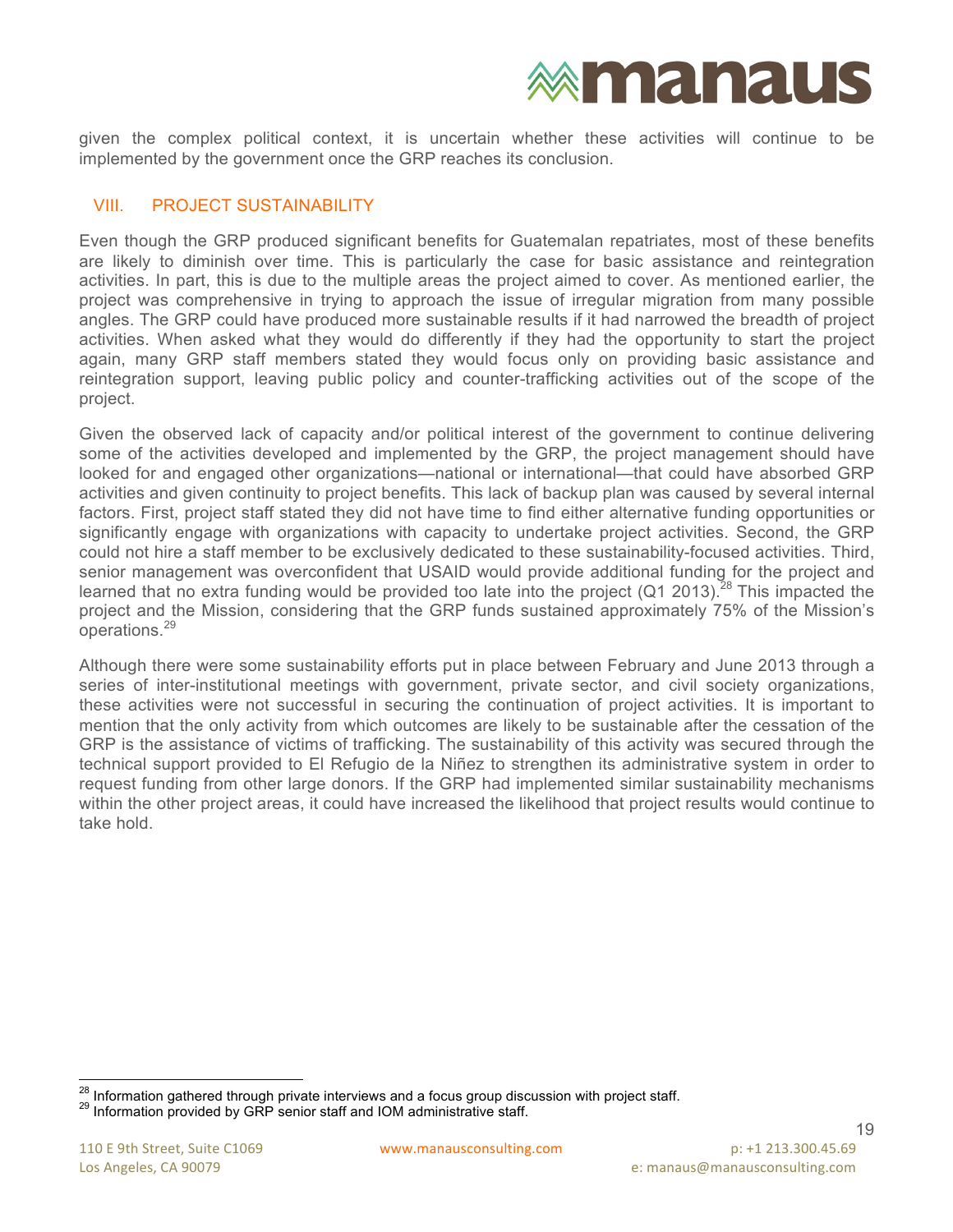#### **CONCLUSIONS**

The Guatemalan Repatriates Project was in general successful in expanding the provision of services to repatriates. The project was particularly effective in assisting repatriates upon arrival and subsequently supporting them in their social and economic reintegration process. Counter-trafficking activities were also effective in building the capacity of the government and other local organizations to prevent and respond to human trafficking. As of the end of June 2013, the GRP provided basic assistance to over 84,224 Guatemalan repatriates, helped other 5,752 with reintegration opportunities, and assisted 140 victims of trafficking. In light of the increasing number of Guatemalans repatriated every year and the limited capacity of the government to assist this population, the project proved to be pertinent and overall effective in responding to their needs.

The project was also a source of valuable knowledge around the causes and consequences of irregular immigration, as well as helpful to understand the resources and processes that must exist to adequately serve this population. Regarding basic assistance upon arrival, the most important lessons from the project were the need to provide psychosocial attention, ensure minimum communication and transportation services, and make temporary shelters available to migrants. As for reintegration, the project made evident the importance of providing support for requesting basic identity documents, facilitating education training, and financially supporting entrepreneurial activities. On human trafficking, the GRP helped identify the lack of capacity of new institutions to respond to this problem and therefore the need to strengthen their capacity and resources.

Activities related to public policy highlighted the need for developing a comprehensive national migration policy to properly respond to the drivers and implications of irregular migration. These activities also showcased the importance of training authorities on updating migration information to create better informed policies, as well as the need for programs specially designed to assist migrants—not only repatriates but migrants in general (emigrants, immigrants, migrants in transit, etc.)

As any other project, the GRP faced methodological and logistical constraints. Although the breadth of project activities was intended to address the issue of irregular migration and human trafficking from various angles, this limited the reach and quality the project could have delivered if it had focused in fewer objectives. Some GRP activities were too reliant on local actors and a political environment out of the sphere of influence of the IOM, which prevented the project from attaining specific results. Lastly, the project did not implement proper mechanisms to facilitate the continuation of project benefits after the GRP was finalized. Given such lack of sustainability mechanisms and the increasing deterioration of the migration phenomenon in Guatemala, the cessation of the project represents a considerable limitation to the mission of the International Organization for Migration in the country.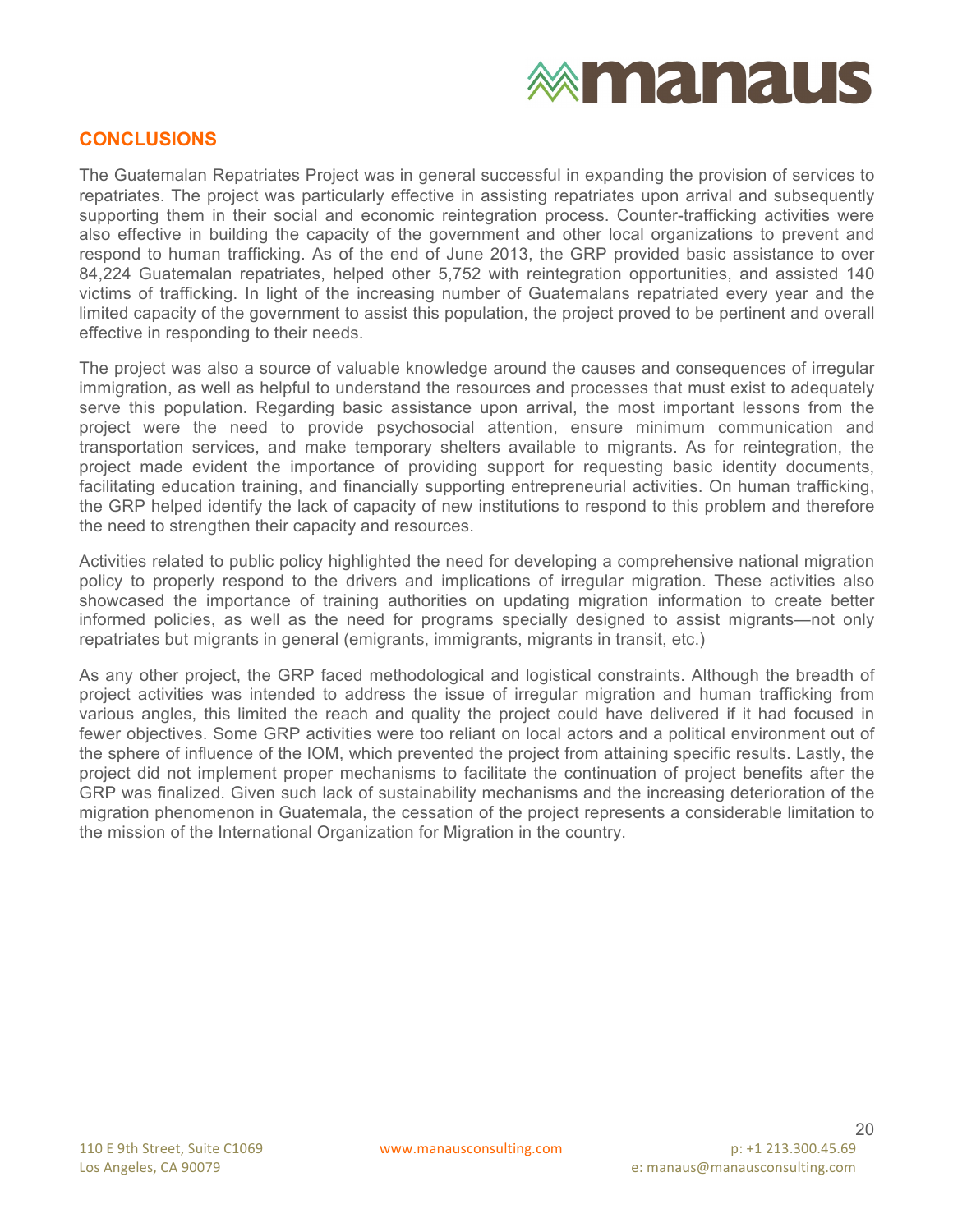### **APPENDIX**

Table 1. List of Interviewed IOM Staff Members

| <b>No</b>      | <b>Name</b>               | <b>Position</b>                                |
|----------------|---------------------------|------------------------------------------------|
| $\mathbf{1}$   | <b>Delbert Field</b>      | Chief of Mission                               |
| $\overline{2}$ | Jenniffer Dew             | Project Officer                                |
| 3              | <b>Philip Burns</b>       | Senior Project Assistant (IOM San Marcos)      |
| $\overline{4}$ | Luis R. Sanchez           | <b>Reintegration Coordinator</b>               |
| 5              | Jose Alberto Villagran    | <b>Counter-Trafficking Coordinator</b>         |
| 6              | Jose Diego Cardenas       | <b>Public Policy Clerk</b>                     |
| $\overline{7}$ | Andre Lascoutx            | <b>Operations Assistant</b>                    |
| 8              | Mario Reyes               | <b>Operations Clerk</b>                        |
| $\overline{9}$ | Oscar Gonzalez            | <b>Operations Assistant</b>                    |
| 10             | Mario Hernandez           | <b>Psychosocial Assistant</b>                  |
| 11             | Lucrecia Monterroso       | <b>Psychosocial Clerk</b>                      |
| 12             | Ania Silva                | <b>Psychosocial Assistant</b>                  |
| 13             | Domingo Vasquez           | <b>Reintegration Assistant</b>                 |
| 14             | Juan Pablo Santos         | Reintegration Clerk                            |
| 15             | Dina Ponce                | <b>Counter-Trafficking Clerk</b>               |
| 16             | Luisafernanda Garcia      | <b>Counter-Trafficking Assistant</b>           |
| 17             | Duvalier Castañon         | Counter-Trafficking Assistant (IOM San Marcos) |
| 18             | Andy Sandoval             | Office Assistant (IOM San Marcos)              |
| 19             | Hugo Aguilar              | <b>Administrative Assistant</b>                |
| 20             | Sindi Velazquez           | <b>Administrative Assistant</b>                |
| 21             | Mara Carrera              | Resource Management Officer                    |
| 22             | <b>Ottoniel Rodriguez</b> | <b>IT Officer</b>                              |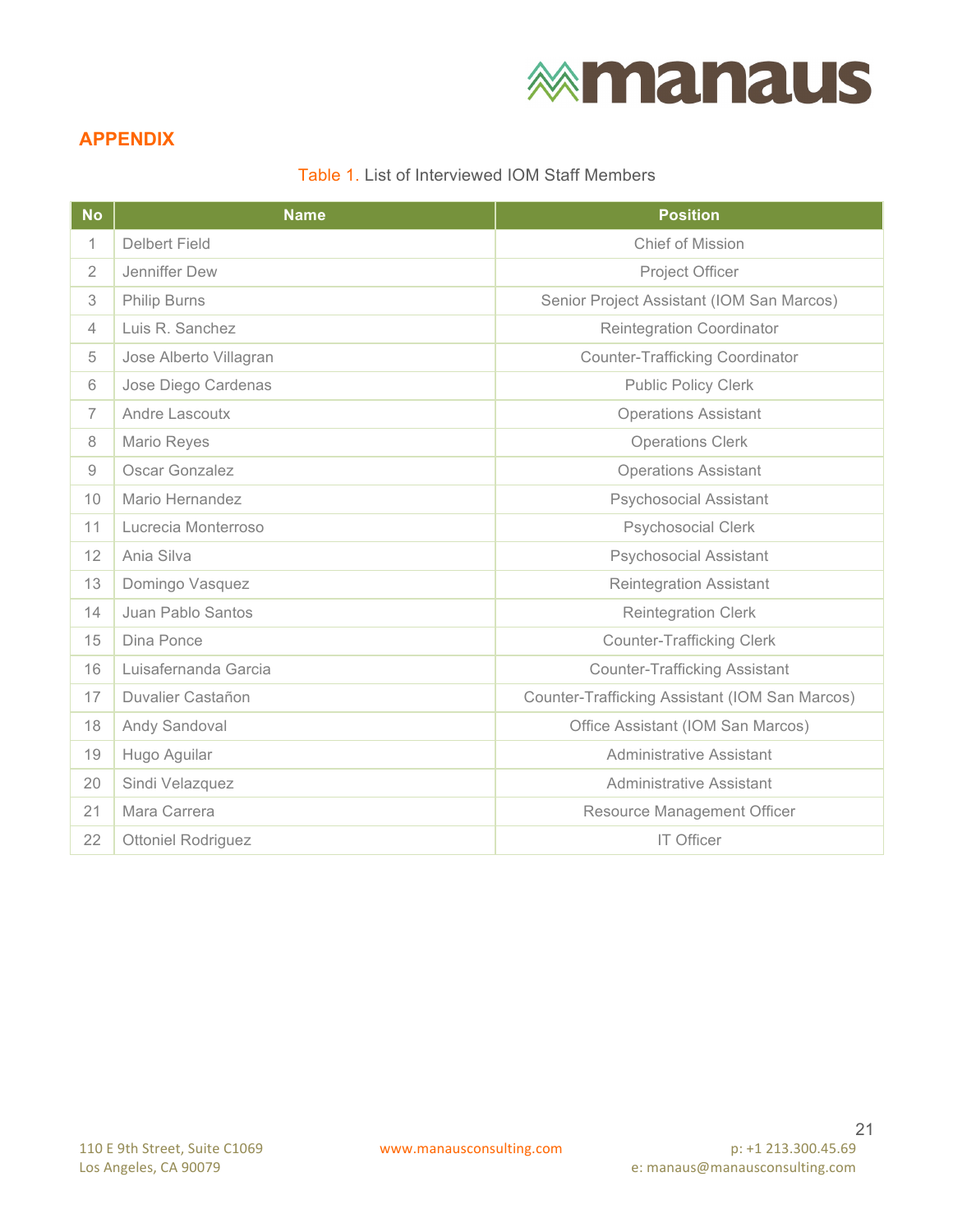### Table 2. Summary Statistics of the Characteristics of Focus Group Discussion (FGD) Participants

| <b>Total number of participants:</b>                                           | 24                                        |  |  |
|--------------------------------------------------------------------------------|-------------------------------------------|--|--|
| Gender:                                                                        | 16 males and 8 females                    |  |  |
| Average age:                                                                   | 42 years old                              |  |  |
| Average time spent in the U.S. before<br>being forcibly returned to Guatemala: | 13 years<br>(Range: 1 month to 33 years)  |  |  |
| <b>Average time back in Guatemala:</b>                                         | 4 months<br>(Range: 2 weeks to 11 months) |  |  |
| <b>Education level:</b><br>Complete elementary:                                | 5(21%)                                    |  |  |
| Incomplete elementary:                                                         | $1(4\%)$                                  |  |  |
| Complete secondary:                                                            | 7(29%)                                    |  |  |
| Incomplete secondary:                                                          | 7(29%)                                    |  |  |
| Higher education:                                                              | 3(13%)                                    |  |  |
| Other:                                                                         | $1(4\%)$                                  |  |  |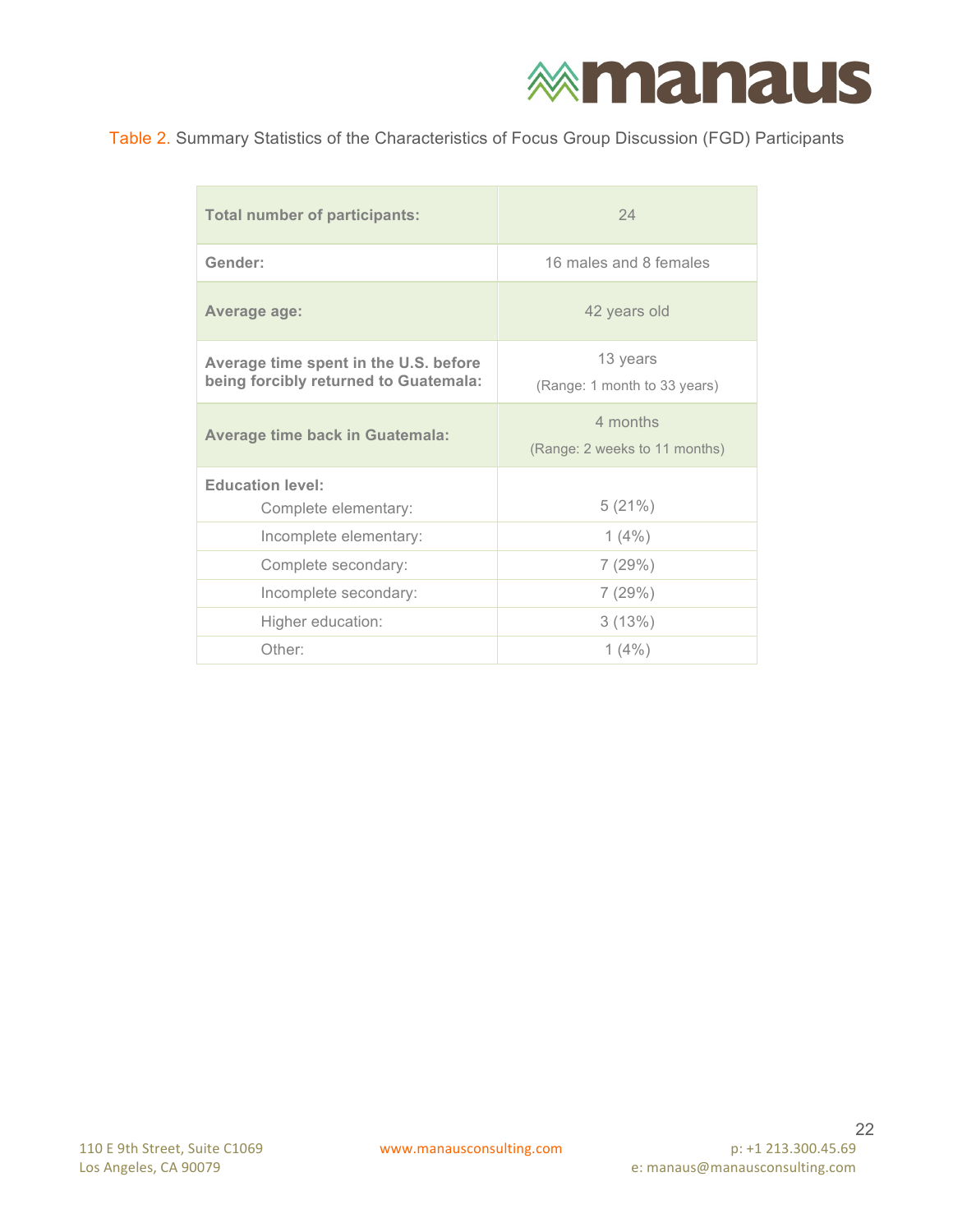### Table 3. List of Interviewed Project Counterparts

| <b>No</b>      | <b>Institution</b>                                                                                    | <b>Interviewed Person(s) and Position</b>                                                                                                             | <b>Relation to GRP</b>                                       |
|----------------|-------------------------------------------------------------------------------------------------------|-------------------------------------------------------------------------------------------------------------------------------------------------------|--------------------------------------------------------------|
| 1              | Refugio de la Niñez                                                                                   | Leonel Dubón, Executive Director<br>Ingrid Áreas, Development Director                                                                                | Sub-grantee                                                  |
| $\overline{2}$ | Casa del Migrante                                                                                     | Marco Antonio Lima, Religious Delegate                                                                                                                | Sub-grantee                                                  |
| 3              | End Child Prostitution, Child<br>Pornography & Trafficking of Children<br>for Sexual Purposes (ECPAT) | María Eugenia Villarreal, Director                                                                                                                    | Sub-grantee                                                  |
| $\overline{4}$ | Casa Hogar Nuestras Raíces (San<br>Marcos)                                                            | Mariapaz López, Director                                                                                                                              | Sub-grantee                                                  |
| 5              | Secretariat Against Sexual Violence,<br><b>Exploitation and Trafficking in</b><br>Persons (SVET)      | José Cortéz, Sub-secretary against<br>Trafficking in Persons and Exploitation                                                                         | Government<br>Counterpart and<br><b>Implementing Partner</b> |
| 6              | Ministry of Labor                                                                                     | Honeyda Morales, Chief of Labor<br>Migration                                                                                                          | Government<br>Counterpart                                    |
| 7              | Ministry of Foreign Affairs                                                                           | Luis Ovando, Technical Officer at the<br>Guatemalan Air Force                                                                                         | Government<br>Counterpart                                    |
| 8              | National Counsel For Guatemalan<br>Migrant Attention (CONAMIGUA)                                      | Rosa Pérez, Technical Officer at<br>Guatemalan Air Force                                                                                              | Government<br>Counterpart                                    |
| 9              | <b>Public Attorney's Office</b>                                                                       | Alexander Colop, Head Prosecutor of the<br><b>Trafficking in Persons Unit</b><br>María del Pilar Padilla, Head of<br><b>International Cooperation</b> | Government<br>Counterpart and<br><b>Implementing Partner</b> |
| 10             | <b>Smart Talent</b>                                                                                   | Duncan Idaho                                                                                                                                          | Private Counterpart                                          |
| 11             | Human Rights Ombudsman (San<br>Marcos)                                                                | Carmen Flores, Education Officer                                                                                                                      | Government<br>Counterpart                                    |
| 12             | Departmental Governor's Office of<br>San Marcos                                                       | José Luis Vásquez, Professional<br>Assistant                                                                                                          | Government<br>Counterpart                                    |
| 13             | <b>Presidential Secretariat for Women</b><br>(SEPREM), San Marcos                                     | Delvina Estrada, Representative<br>Gladis Juárez, Representative                                                                                      | Government<br>Counterpart                                    |
| 14             | <b>General Directorate Of Migration</b><br>(DGM)                                                      | José Antonio Zaldaño, Head of the<br>Operations Division at the Guatemalan<br>Air Force                                                               | Government<br>Counterpart                                    |
| 15             | Congress                                                                                              | Jean Paul Briere, Deputy and President<br>of the Commission for Migrants                                                                              | Government<br>Counterpart                                    |
| 16             | <b>Technical Institute For Training And</b><br>Productivity (INTECAP)                                 | Yanira Escobar, Coordinator<br>Baltazar Masa, Coordinator                                                                                             | Private Non-formal<br>Counterpart                            |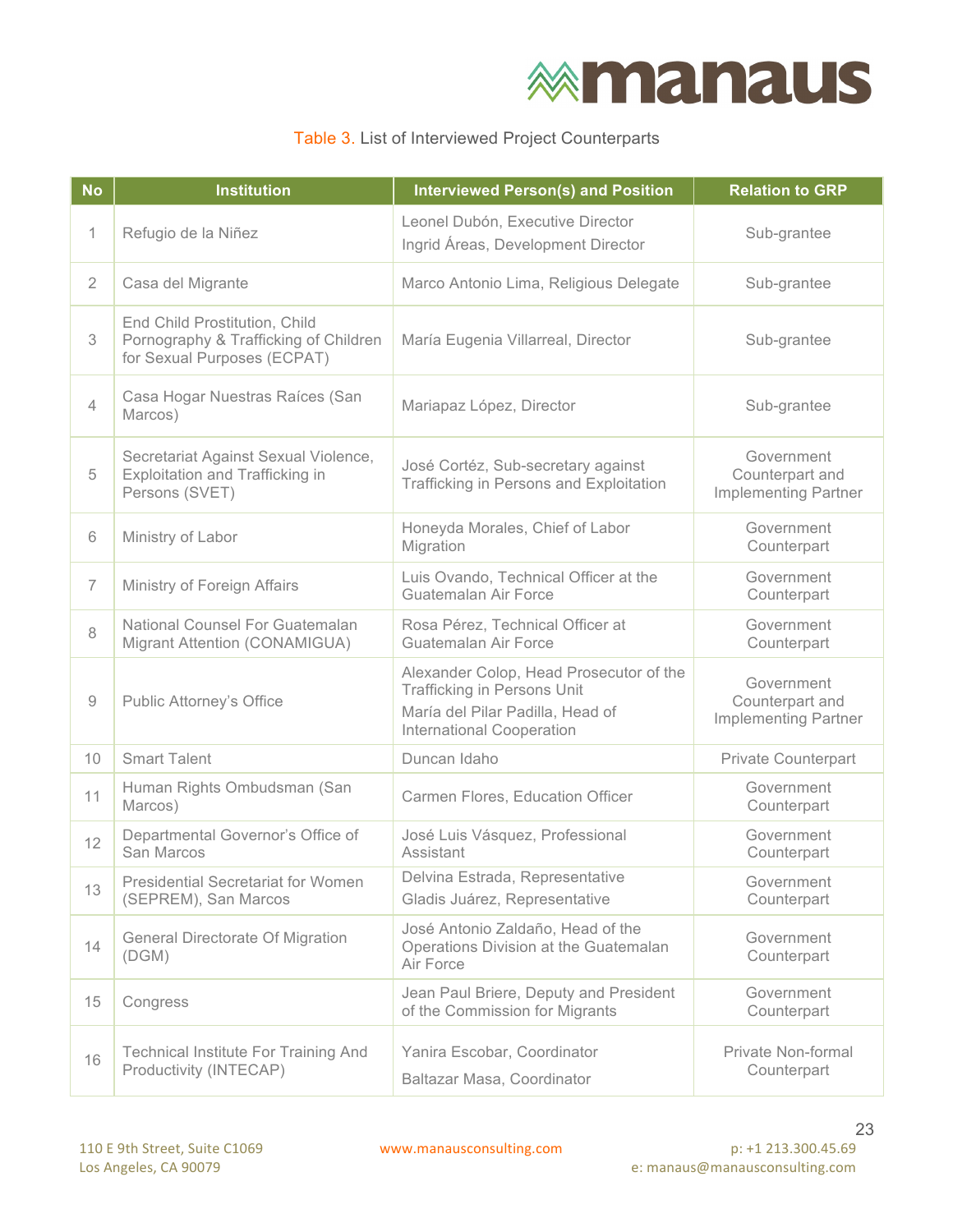### Table 4. GRP Indicators, 2010-2013 (Q1 through Q11)

Note: The following table does not include activities implemented in the last quarter of the project; therefore, all final indicators are likely to be different from the numbers presented in this table.

|                                                     | <b>Indicator</b>            | <b>FY</b> | <b>Period</b>                           | <b>Total</b>              | <b>Cumulative</b> | <b>Definition / Comments</b>                                                |  |  |
|-----------------------------------------------------|-----------------------------|-----------|-----------------------------------------|---------------------------|-------------------|-----------------------------------------------------------------------------|--|--|
|                                                     | (1) Number                  | 2011      | Q1. Sep - Dec 2010                      | 0                         | $\mathbf 0$       | <b>Definition: Indicator includes</b><br>provision of:                      |  |  |
|                                                     | of<br>repatriates           |           | Q2. Jan - Mar 2011                      | 3                         | 3                 | a. Refreshments                                                             |  |  |
|                                                     | that                        |           | Q3. Apr - Jun 2011                      | 2,614                     | 2,617             | b. Onward transportation to return to<br>their communities of origin;       |  |  |
|                                                     | received                    |           | Q4. Jul - Sep 2011                      | 8,046                     | 10,663            | c. Communications support (phone                                            |  |  |
|                                                     | emergency<br>assistance     | 2012      | Q5. Oct - Dec 2011                      | 7,506                     | 7,506             | calls)<br>d. Hygiene kits                                                   |  |  |
|                                                     |                             |           | Q6. Jan - Mar 2012                      | 8,838                     | 16,344            | e. Forward referral for medical<br>assistance and temporary                 |  |  |
|                                                     |                             |           | Q7. Apr-Jun 2012                        | 11,431                    | 27,775            | accommodation                                                               |  |  |
|                                                     |                             |           | Q8. Jul - Sep 2012                      | 10,896                    | 38,671            | <b>Comment:</b><br>Definition<br>clarified.                                 |  |  |
|                                                     |                             | 2013      | Q9. Oct - Dec 2012                      | 9,799                     | 9,799             | 04/2013. Variation between reported                                         |  |  |
|                                                     |                             |           | Q10. Jan-Mar 2013<br>Q11 Apr - Jun 2013 | 9,770<br>15,321           | 19,569<br>34,890  | and corrected quarterly figures is<br>due to miscalculation.                |  |  |
|                                                     |                             |           |                                         | Total Life of the project | 84,224            | Corrected figures are now<br>consistent with above definition.              |  |  |
|                                                     | (2) Number                  | 2011      | Q1. Sep - Dec 2010                      | 1                         | 1                 | Definition: Indicator includes                                              |  |  |
|                                                     | of                          |           | Q2. Jan - Mar 2011                      | 0                         | 1                 | locations improved through the                                              |  |  |
|                                                     | assistance                  |           | Q3. Apr - Jun 2011                      | 3                         | 4                 | provision of necessary<br>resources to assist returnees,                    |  |  |
|                                                     | locations<br>improved       |           | Q4. Jul - Sep 2011                      | 0                         | 4                 | (e.g. materials, equipment)                                                 |  |  |
|                                                     |                             | 2012      | Q5. Oct - Dec 2011                      | 2                         | 2                 | <b>Comment:</b> Definition clarified.                                       |  |  |
|                                                     |                             |           | Q6. Jan - Mar 2012                      | $\overline{c}$            | $\overline{4}$    | 04/2013. This indicator is counted                                          |  |  |
|                                                     |                             |           | Q7. Apr-Jun 2012                        | 7                         | 7                 | cumulatively to a maximum of 7 as<br>this is the total number of assistance |  |  |
|                                                     |                             |           | Q8. Jul - Sep 2012                      | 0                         | $\overline{7}$    | locations improved during the<br>project. The figure is not reported        |  |  |
|                                                     |                             | 2013      | Q9. Oct - Dec 2012                      | 0                         | 0                 | cumulatively as the same assistance                                         |  |  |
| ervices to repatriated Guatemalan citizens expanded |                             |           | Q10. Jan - Mar<br>2013                  | 0                         | 0                 | locations may be improved during<br>different periods of the project.       |  |  |
|                                                     |                             |           | Q11 Apr - Jun 2013                      | 0                         | 0                 |                                                                             |  |  |
|                                                     |                             |           |                                         | Total Life of the project | $\overline{7}$    |                                                                             |  |  |
|                                                     | (3) Number<br>of victims of | 2011      | Q1. Sep - Dec 2010                      | 0                         | $\mathbf 0$       | <b>Definition: Indicator includes:</b><br>a. Incoming VOTs who receive      |  |  |
|                                                     | human                       |           | Q2. Jan - Mar 2011                      | 22                        | 22                | legal advice, representation and                                            |  |  |
|                                                     | trafficking<br>assisted     |           | Q3. Apr - Jun 2011                      | 18                        | 40                | support to participate in legal<br>processes. b. Incoming VOTs              |  |  |
|                                                     |                             |           | Q4. Jul - Sep 2011                      | 11                        | 51                | who receive direct assistance<br>such as counseling, temporary              |  |  |
| ဖ                                                   |                             | 2012      | Q5. Oct - Dec 2011                      | 5                         | 5                 | shelter, vocational training,                                               |  |  |
|                                                     |                             |           | Q6. Jan - Mar 2012                      | 12                        | 17                | medical care and reintegration<br>support.                                  |  |  |
|                                                     |                             |           | Q7. Apr-Jun 2012                        | 19                        | 36                | *substituted by Sub-IR5, Indicator                                          |  |  |
|                                                     |                             |           | Q8. Jul - Sep 2012                      | 21                        | 57                | 11 for FY13 (below). Variation<br>between reported and corrected            |  |  |
|                                                     |                             | 2013      | Q9. Oct - Dec 2012                      | $N/A^*$                   | $N/A^*$           | quarterly figures is due to changes<br>over time in form of measuring       |  |  |
| 1: Provision of basic                               |                             |           | Q10. Jan - Mar 2013                     | $N/A^*$                   | $N/A^*$           | indicator. Corrected figures are now<br>consistent with above definition.   |  |  |
| Sub <sub>IR</sub>                                   |                             |           | Q11 Apr - Jun 2013                      | $N/A^*$                   | $N/A^*$           |                                                                             |  |  |
|                                                     |                             |           |                                         | Total Life of the project | 108               |                                                                             |  |  |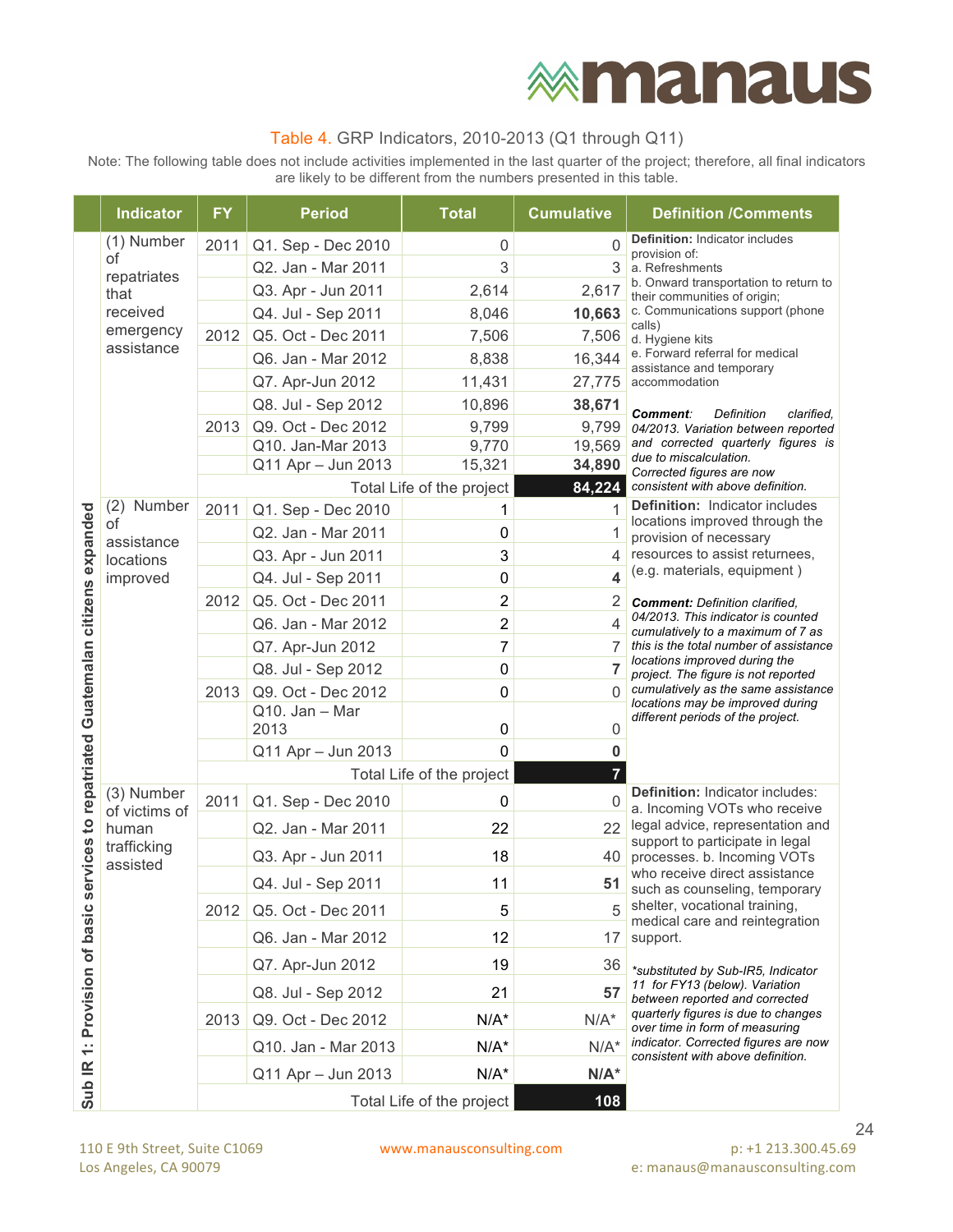# **<b>***<u>Mmanaus</u>*

| Table 4. GRP Indicators, 2010-2013 (Q1 through $Q11$ ) – cont. |  |  |  |  |  |  |
|----------------------------------------------------------------|--|--|--|--|--|--|
|----------------------------------------------------------------|--|--|--|--|--|--|

|                                                                               | <b>Indicator</b>                                                         | <b>FY</b> | <b>Period</b>          | <b>Total</b>              | <b>Cumulative</b>       | <b>Definition /Comments</b>                                                                                            |
|-------------------------------------------------------------------------------|--------------------------------------------------------------------------|-----------|------------------------|---------------------------|-------------------------|------------------------------------------------------------------------------------------------------------------------|
|                                                                               | (4) Number<br>of social                                                  | 2011      | Q1. Sep - Dec 2010     | $\mathbf 0$               | 0                       | Definition: Indicator may include<br>provision of:                                                                     |
| alliance                                                                      | and/or                                                                   |           |                        |                           |                         | 1. Initial reintegration advice and                                                                                    |
|                                                                               | economic<br>reintegration                                                |           | Q2. Jan - Mar 2011     | $\mathbf 0$               | $\overline{0}$          | guidance(including psychosocial<br>support, facilitation of                                                            |
|                                                                               | services                                                                 |           | Q3. Apr - Jun 2011     | 71                        | 71                      | documentation)<br>2. Vocation training and education                                                                   |
|                                                                               | provided                                                                 |           | Q4. Jul - Sep 2011     | 74                        | 145                     | 3. Small business set-up support<br>4. Business management training                                                    |
|                                                                               |                                                                          | 2012      | Q5. Oct - Dec 2011     | 727                       | 727                     | 5. Referral to private sector for job<br>opportunities                                                                 |
|                                                                               |                                                                          |           | Q6. Jan - Mar 2012     | 768                       | 1,495                   | 6. Job contracts from private sector                                                                                   |
|                                                                               |                                                                          |           | Q7. Apr-Jun 2012       | 857                       | 2,352                   | <b>Comments: Indicator may include</b><br>duplicates due to multiple assistance<br>provision                           |
| d job placement services available to repatriates expanded and Public-private |                                                                          |           | Q8. Jul - Sep 2012     | 861                       | 3,213                   | Definition clarified, 04/2013<br>* Reduced projection due to end of Sub-                                               |
|                                                                               |                                                                          | 2013      | Q9. Oct - Dec 2012     | 1,021                     | 1,021                   | grant to 'Casa del Migrante'<br>Variation between reported and<br>corrected quarterly figures is due to                |
|                                                                               |                                                                          |           | Q10. Jan - Mar<br>2013 | 554                       | 1,575                   | changes over time in form of measuring<br>indicator. Previously, only those referred                                   |
|                                                                               |                                                                          |           | Q11 Apr - Jun 2013     | 819                       | 2,394                   | to the private sector and those receiving<br>vocational training were counted.<br>Corrected figures are now consistent |
|                                                                               |                                                                          |           |                        | Total Life of the project | 5,752                   | with above definition.                                                                                                 |
|                                                                               | (5) Number<br>of                                                         | 2011      | Q1. Sep - Dec 2010     | 0                         | 0                       | Definition: Indicator will include:<br>Assistance locations increased or                                               |
|                                                                               | assistance                                                               |           | Q2. Jan - Mar 2011     | 1                         |                         | improved that will act as 'Welcome<br>Centers' for repatriated Guatemalan                                              |
|                                                                               | locations<br>increased<br>and<br>improved in<br>order to<br>generate job |           | Q3. Apr - Jun 2011     | 1                         |                         | citizens where beneficiaries will<br>receive information and assistance                                                |
|                                                                               |                                                                          |           | Q4. Jul - Sep 2011     | 1                         | 1                       | (e.g. the CRO).                                                                                                        |
|                                                                               |                                                                          | 2012      | Q5. Oct - Dec 2011     | 1                         |                         | Comment: This indicator is counted<br>cumulatively to a maximum of 2 as this is                                        |
|                                                                               | opportunitie                                                             |           | Q6. Jan - Mar 2012     | 1                         |                         | the total number of assistance locations<br>improved during the project. The figure is                                 |
|                                                                               | s and<br>training                                                        |           | Q7. Apr-Jun 2012       | $\mathsf{O}\xspace$       | $\overline{2}$          | not reported cumulatively as the same<br>assistance locations may be improved                                          |
| 9Ľ                                                                            |                                                                          |           | Q8. Jul - Sep 2012     | 0                         | $\overline{\mathbf{2}}$ | during different periods of the project.<br>Definition clarified, 04/2013                                              |
| Training                                                                      |                                                                          | 2013      | Q9. Oct - Dec 2012     | 0                         | $\overline{2}$          | Variation between reported and<br>corrected quarterly figures is due to                                                |
| $\ddot{\mathbf{a}}$                                                           |                                                                          |           | Q10 Jan - Mar 2013     | 0                         |                         | changes over time in form of measuring<br>indicator. Previously, the total number of                                   |
| $\mathbf{R}$                                                                  |                                                                          |           | Q11 Apr - Jun 2013     | 0                         | $\mathbf{2}$ .          | referrals to the private sector was<br>counted rather than the locations                                               |
| Sub                                                                           |                                                                          |           |                        | Total Life of the project | 2 <sub>1</sub>          | increased or improved.<br>Corrected figures are now consistent<br>with above definition.                               |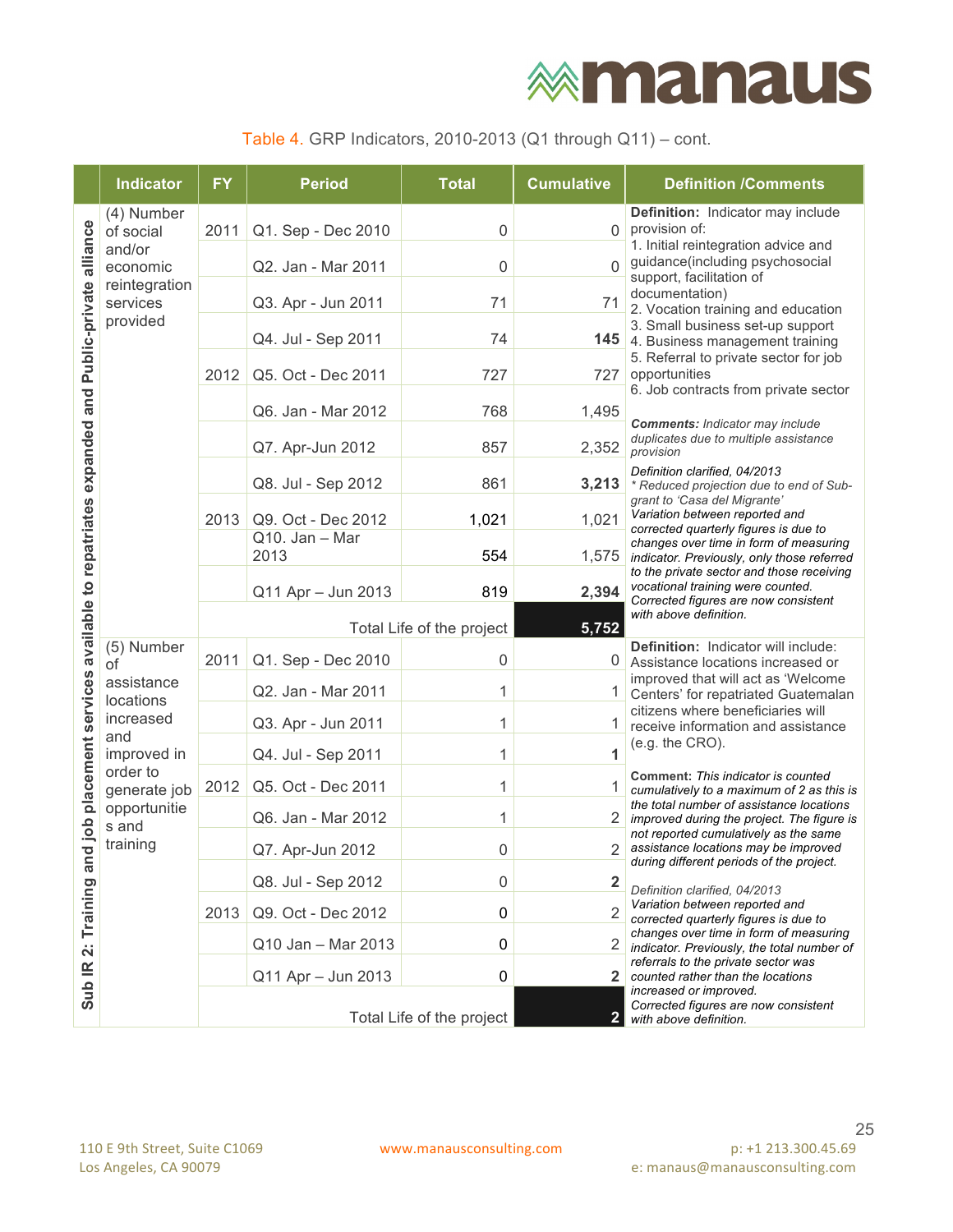#### Table 4. GRP Indicators, 2010-2013 (Q1 through Q11) – cont. 2

|                                            | <b>Indicator</b>        | <b>FY</b> | <b>Period</b>             | <b>Total</b>              | <b>Cumulative</b>    | <b>Definition /Comments</b>                                                                                                                                                                                                                                                        |
|--------------------------------------------|-------------------------|-----------|---------------------------|---------------------------|----------------------|------------------------------------------------------------------------------------------------------------------------------------------------------------------------------------------------------------------------------------------------------------------------------------|
|                                            | (6) Compilation of      | 2011      | Q1. Sep - Dec 2010        | 0                         | $\Omega$             | Definition: A document will be                                                                                                                                                                                                                                                     |
|                                            | technical               |           | Q2. Jan - Mar 2011        | 0                         | $\overline{0}$       | produced that maps the legal                                                                                                                                                                                                                                                       |
|                                            | recommendations         |           | Q3. Apr - Jun 2011        | 0                         | 0                    | and institutional framework                                                                                                                                                                                                                                                        |
|                                            | for the effective       |           | Q4. Jul - Sep 2011        | 0                         | 0                    | surrounding migration in<br>Guatemala. An analysis of these                                                                                                                                                                                                                        |
|                                            | development and         | 2012      | Q5. Oct - Dec 2011        | 0                         | 0                    | factors will provide a series of                                                                                                                                                                                                                                                   |
|                                            | implementation of       |           | Q6. Jan - Mar 2012        | 0                         | 0                    | recommendations for the                                                                                                                                                                                                                                                            |
|                                            | holistic migration      |           | Q7. Apr-Jun 2012          | 0                         | 0                    | effective development of a                                                                                                                                                                                                                                                         |
|                                            | policy <sup>30</sup>    |           | Q8. Jul - Sep 2012        | 0                         | 0                    | national migration policy.                                                                                                                                                                                                                                                         |
|                                            |                         | 2013      | Q9. Oct - Dec 2012        | 0                         | 0                    | <b>Comment:</b> Definition clarified.                                                                                                                                                                                                                                              |
|                                            |                         |           | Q10. Jan - Mar 2013       | 0                         | 0                    | 04/2013                                                                                                                                                                                                                                                                            |
|                                            |                         |           | Q11 Apr - Jun 2013        | 0                         | 0                    |                                                                                                                                                                                                                                                                                    |
| Strengthened                               |                         |           |                           | Total Life of the project | $\mathbf{0}$         |                                                                                                                                                                                                                                                                                    |
|                                            | (7) Relevant and up     | 2011      | Q1. Sep - Dec 2010        | 0                         | $\mathbf{0}$         | Definition: A document will be                                                                                                                                                                                                                                                     |
|                                            | to date migration       |           | Q2. Jan - Mar 2011        | 0                         | $\Omega$             | produced that gathers and                                                                                                                                                                                                                                                          |
|                                            | information             |           | Q3. Apr - Jun 2011        | 0                         | $\Omega$             | analyzes information about<br>migration in Guatemala. This                                                                                                                                                                                                                         |
|                                            | produced and            |           | Q4. Jul - Sep 2011        | 0                         | 0                    | document will create awareness                                                                                                                                                                                                                                                     |
|                                            | published <sup>31</sup> | 2012      | Q5. Oct - Dec 2011        | 0                         | 0                    | of the migration situation among                                                                                                                                                                                                                                                   |
|                                            |                         |           | Q6. Jan - Mar 2012        | 0                         | 0                    | policymakers and stakeholders                                                                                                                                                                                                                                                      |
|                                            |                         |           | Q7. Apr-Jun 2012          | 0                         | 0                    | and may serve to guide the                                                                                                                                                                                                                                                         |
|                                            |                         |           | Q8. Jul - Sep 2012        | 0                         | $\bf{0}$             | development of a more<br>comprehensive migration policy                                                                                                                                                                                                                            |
|                                            |                         | 2013      | Q9. Oct - Dec 2012        | 0                         | $\Omega$             | document.                                                                                                                                                                                                                                                                          |
|                                            |                         |           | Q10 Jan - Mar 2013        | 0                         | $\mathbf{0}$         |                                                                                                                                                                                                                                                                                    |
|                                            |                         |           | Q11 Apr - Jun 2103        | 0                         | 0                    | <b>Comment:</b> Definition clarified<br>04/2013                                                                                                                                                                                                                                    |
| 3: National Migration Policy Developed And |                         |           | Total Life of the project |                           |                      |                                                                                                                                                                                                                                                                                    |
|                                            | (8) Draft proposal for  | 2011      | Q1. Sep - Dec 2010        | 0                         | 0                    | <b>Definition:</b> A document will be<br>produced that contains                                                                                                                                                                                                                    |
|                                            | a National Migration    |           | Q2. Jan - Mar 2011        | 0                         | $\overline{0}$       | initiatives, actions, plans,                                                                                                                                                                                                                                                       |
|                                            | Policy developed by     |           | Q3. Apr - Jun 2011        | 0                         | $\overline{0}$       | programs, projects and                                                                                                                                                                                                                                                             |
|                                            | the GoG                 |           | Q4. Jul - Sep 2011        | 0                         | $\mathbf{0}$         | guidelines driven by the                                                                                                                                                                                                                                                           |
|                                            |                         | 2012      | Q5. Oct - Dec 2011        | 0                         | 0                    | government to address the                                                                                                                                                                                                                                                          |
|                                            |                         |           | Q6. Jan - Mar 2012        | 0                         | 0                    | migrant population in the social,                                                                                                                                                                                                                                                  |
|                                            |                         |           | Q7. Apr-Jun 2012          | 0                         | 0                    | cultural, political, legal and<br>economical ambit.                                                                                                                                                                                                                                |
|                                            |                         |           | Q8. Jul - Sep 2012        | 0                         | $\bf{0}$<br>$\Omega$ | Comment: Indicators 6, 7 & 8                                                                                                                                                                                                                                                       |
| Sub-IR                                     |                         | 2013      | Q9. Oct - Dec 2012        | 0                         | $\Omega$             | will be reflected in one                                                                                                                                                                                                                                                           |
|                                            |                         |           | Q10 Jan - Mar 2013        | 0                         |                      | document.                                                                                                                                                                                                                                                                          |
|                                            |                         |           | Q11 Apr - Jun 2013        | 0                         | $\bf{0}$             | Variation between reported and<br>corrected quarterly figures is due to<br>changes over time in form of<br>measuring indicator. Previously, an<br>existing draft proposal for a migration<br>policy was counted. Corrected<br>figures are now consistent with<br>above definition. |
|                                            |                         |           |                           | Total Life of the project | $\mathbf{0}$         |                                                                                                                                                                                                                                                                                    |

<sup>30</sup> Indicator not previously provided in quarterly reports. Original indicator entitled "Established and functioning Dialogue Table/group (CONAMIGUA)" changed with revised M&E plan in April 2012 (Q7)

 

<sup>31</sup> Indicator not previously provided in quarterly reports. Original indicator entitled "Number of civil servants trained on migration policy through National Dialogue Table" changed with revised M&E plan in April 2012 (Q7)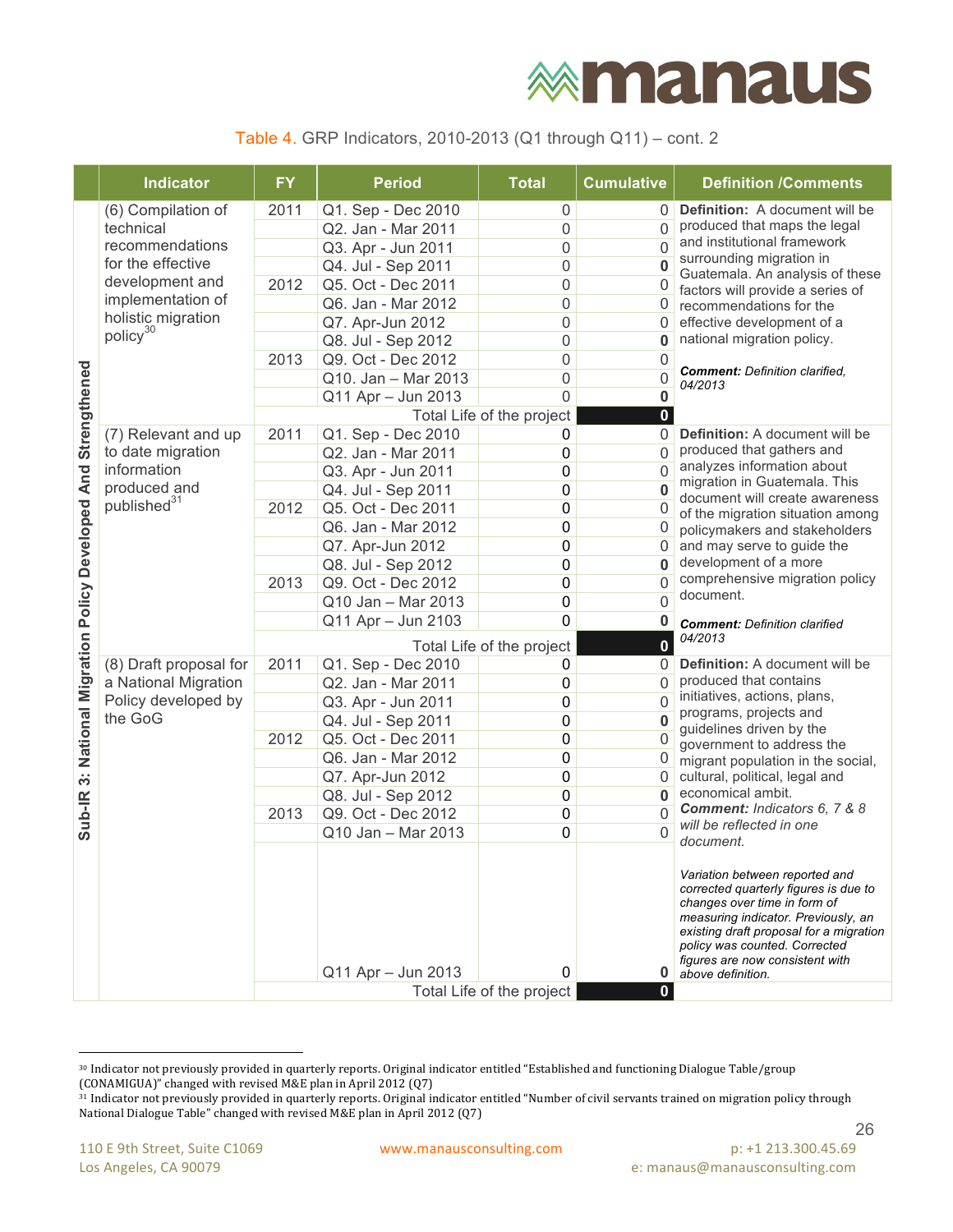#### Table 4. GRP Indicators, 2010-2013 (Q1 through Q11) – cont. 3

|                       | <b>Indicator</b>              | <b>FY</b>                 | <b>Period</b>      | <b>Total</b> | <b>Cumulative</b> | <b>Definition /Comments</b>                                                                                |
|-----------------------|-------------------------------|---------------------------|--------------------|--------------|-------------------|------------------------------------------------------------------------------------------------------------|
| For Reintegration     | (9) Number of<br>documents    | 2011                      | Q1. Sep - Dec 2010 | 0            | $\Omega$          | <b>Definition:</b> Indicator will include<br>documents produced that                                       |
|                       | published and<br>disseminated |                           | Q2. Jan - Mar 2011 | 0            | $\Omega$          | describe a set of methodologies<br>and successful practices that can                                       |
|                       |                               |                           | Q3. Apr - Jun 2011 | 0            | $\Omega$          | be implemented in future<br>strategies by different actors.                                                |
|                       |                               |                           | Q4. Jul - Sep 2011 | 0            | 0                 | <b>Comments: Based on project</b>                                                                          |
|                       |                               | 2012                      | Q5. Oct - Dec 2011 | 0            |                   | implementation experience, it is<br>recommended that one                                                   |
| <b>Best Practices</b> |                               |                           | Q6. Jan - Mar 2012 | 0            | U                 | consolidated document is<br>produced incorporating key                                                     |
|                       |                               |                           | Q7. Apr-Jun 2012   | 0            | U                 | project components rather than<br>separate documents.                                                      |
|                       |                               |                           | Q8. Jul - Sep 2012 | 0            | Û                 | Definition clarified 04/2013.                                                                              |
| <b>Disseminate</b>    |                               | 2013                      | Q9. Oct - Dec 2012 | 0            | $\Omega$          | Variation between reported and<br>corrected quarterly figures is due                                       |
| 4: Map And            |                               |                           | Q10 Jan - Mar 2013 | 0            |                   | to changes over time in form of<br>measuring indicator. Previously,                                        |
|                       |                               |                           | Q11 Apr - Jun 2013 | 0            |                   | the number of information leaflets<br>given to returnees regarding                                         |
| Sub-IR                |                               | Total Life of the project |                    |              |                   | reintegration assistance was<br>counted. Corrected figures are<br>now consistent with above<br>definition. |